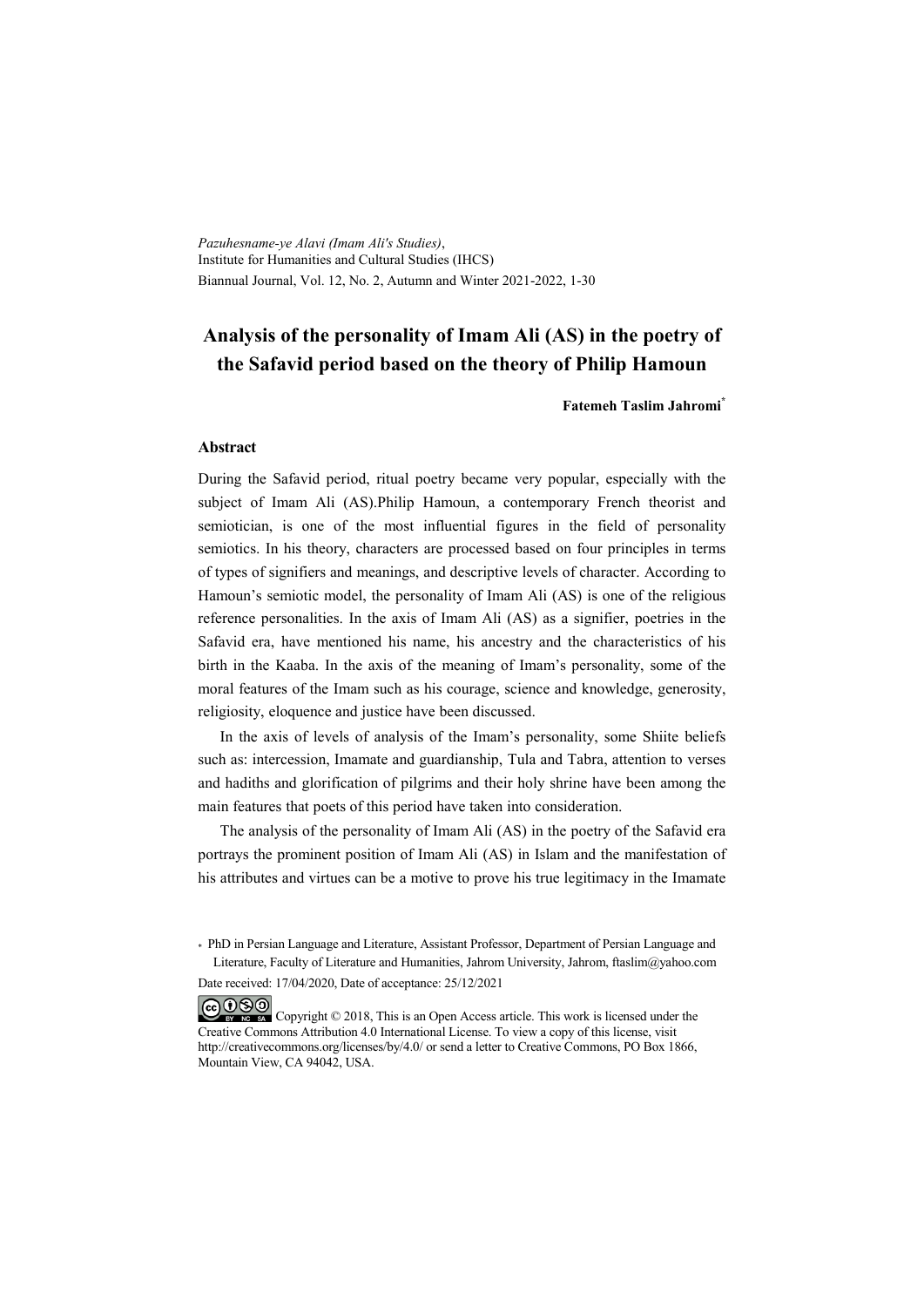and succession to the Prophet.Also the poems introduce the Imam as a religious truth and an example of a perfect human being.Based on the theories of Philip Hamoun, this article, in a descriptive-analytical manner, has analyzed the image and biography of Imam Ali (AS) in the Alawite praises during the Safavid period.

**Keywords:** Safavid Poetry, Alavi Eulogy, Imam Ali, Philip Hamoun.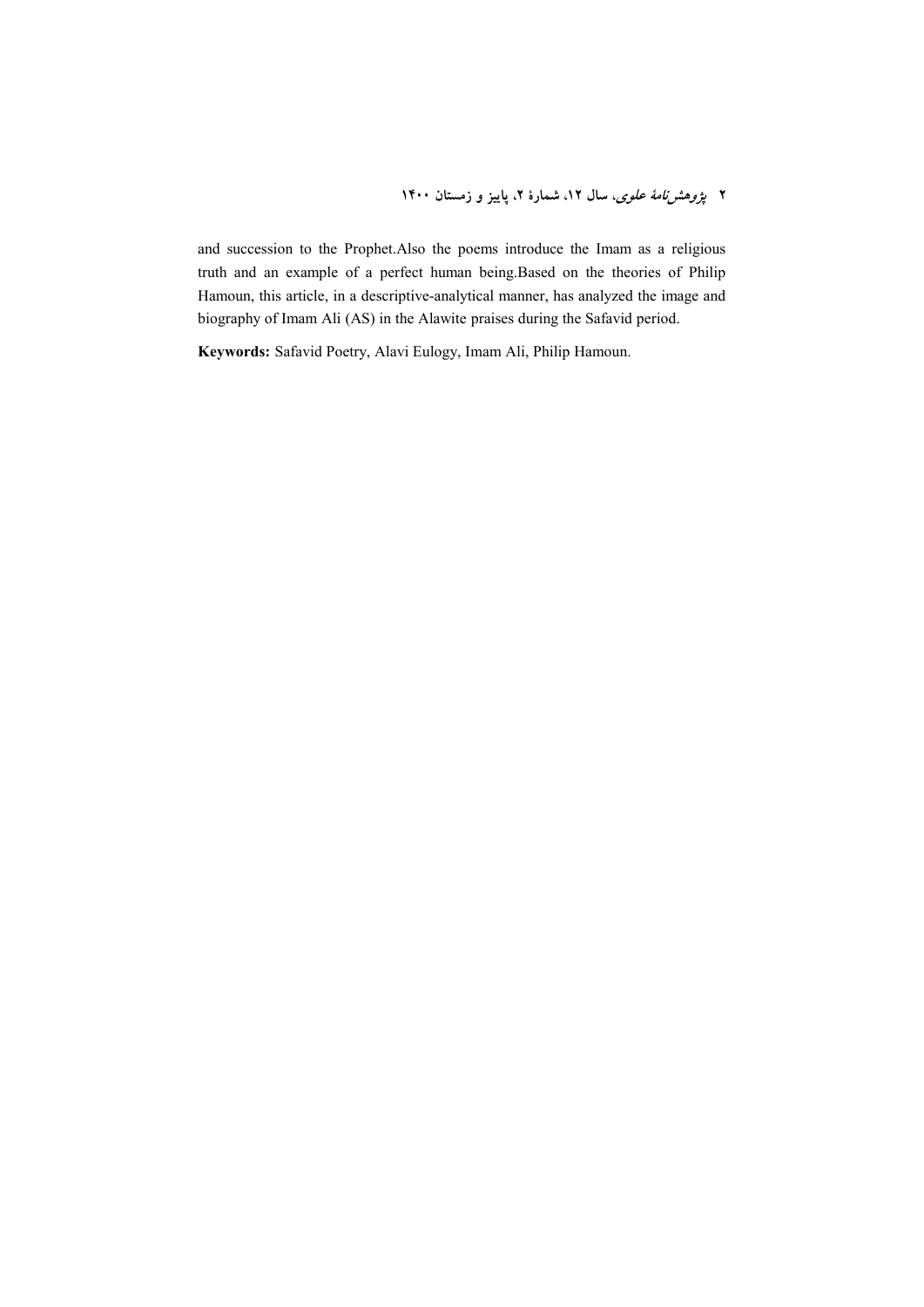*پژوهشنامهٔ علوی*، پژوهشگاه علوم انسانی و مطالعات فرهنگی دوفصلناه علمی (مقالهٔ علمی ــ پژوهشی)، سال ۱۲، شمارهٔ ۲، پاییز و زمستان ۱۴۰۰، ۳ ـ ۳۰

واکاوي شخصيت امام علي(ع) در شعر دورهٔ صفوي يراساس نظرية فيليب هامون

فاطمه تسليم جهرمي\*

### حكىدە

در دورهٔ صفوی شـعر اَیینـی بـه ویـژه رواج بسـیاری یافـت و توجـه بـه شخصـیت والای امام علی(ع) منجر به آفرینش اشعار علوی متعددی شد. فیلیپ هامون، یکی از کسانی است که در حوزهٔ نشانهشناسی شخصیت، آرای وی جامع نظرات نشانهشناسان پیشـین اسـت. در نظريهٔ وی شخصيتها بر اساس چهار اصل از نظر انــواع، دال و مــدلول، ســطوح توصــيف شخصيت پر دازش مي شوند. طبق الگوي نشانهشناسي هامون، شخصيت امام علـي (ع) جــزء شخصیتهای مرجعی مذهبی و دینی به شمار میآید. در محور امام علی(ع) به عنـوان دال. در شعر دوره صفویه به ذکر نام و نسب و ویژگی ولادت وی در کعبه پرداخته مــی شــود. در محور مدلول بودن شخصیت امام بیشتر برخی ویژگیهای اخلاقی امام چون شجاعت، علــم و دانش، بخشندگی، دینداری، سخنوری و عدالت پرداختـه شـده اسـت. در محـور سـطوح تحليل شخصيت امام على(ع)، برخي معتقـدات شـيعه چـون: شـفاعت، امامـت و ولايـت، تولاً و تبراً، توجه به آیات و روایات و تجلیل زائران و حرم ایشــان از محورهــایی بــوده کــه شاعران این دوره به آن نظر داشتهاند. تحلیل شخصیت امام علـی(ع) در شــعر دورهٔ صــفوی بیانگر جایگاه برجسته امام علی(ع) در اسلام و بیان اوصاف و فضایل آن حضـرت اسـت و می تواند دلیلی برای اثبـات حقانیـت وی در امامـت و جانشـینی رسـول خـدا(ص) باشـد. همچنین در اشعار ایشان امام به عنوان حقیقت دینی و نمونهٔ انسان کامل معرفی شده است.

\* دکترای زبان و ادبیات فارسی، استادیار گروه زبان و ادبیات فارسـی، دانشـکدهٔ ادبیـات و علــوم انســانی، دانشگاه جهرم، جهرم، ftaslim@yahoo.com

تاريخ دريافت: ١٣٩٩/٠١/٢٩٩، تاريخ پذيرش: ١۴٠٠/١٠/٠۴

COOD experience Copyright © 2018, This is an Open Access article distributed under the terms of the Creative Commons Attribution 4.0 International, which permits others to download this work, share it with others and Adapt the material for any purpose.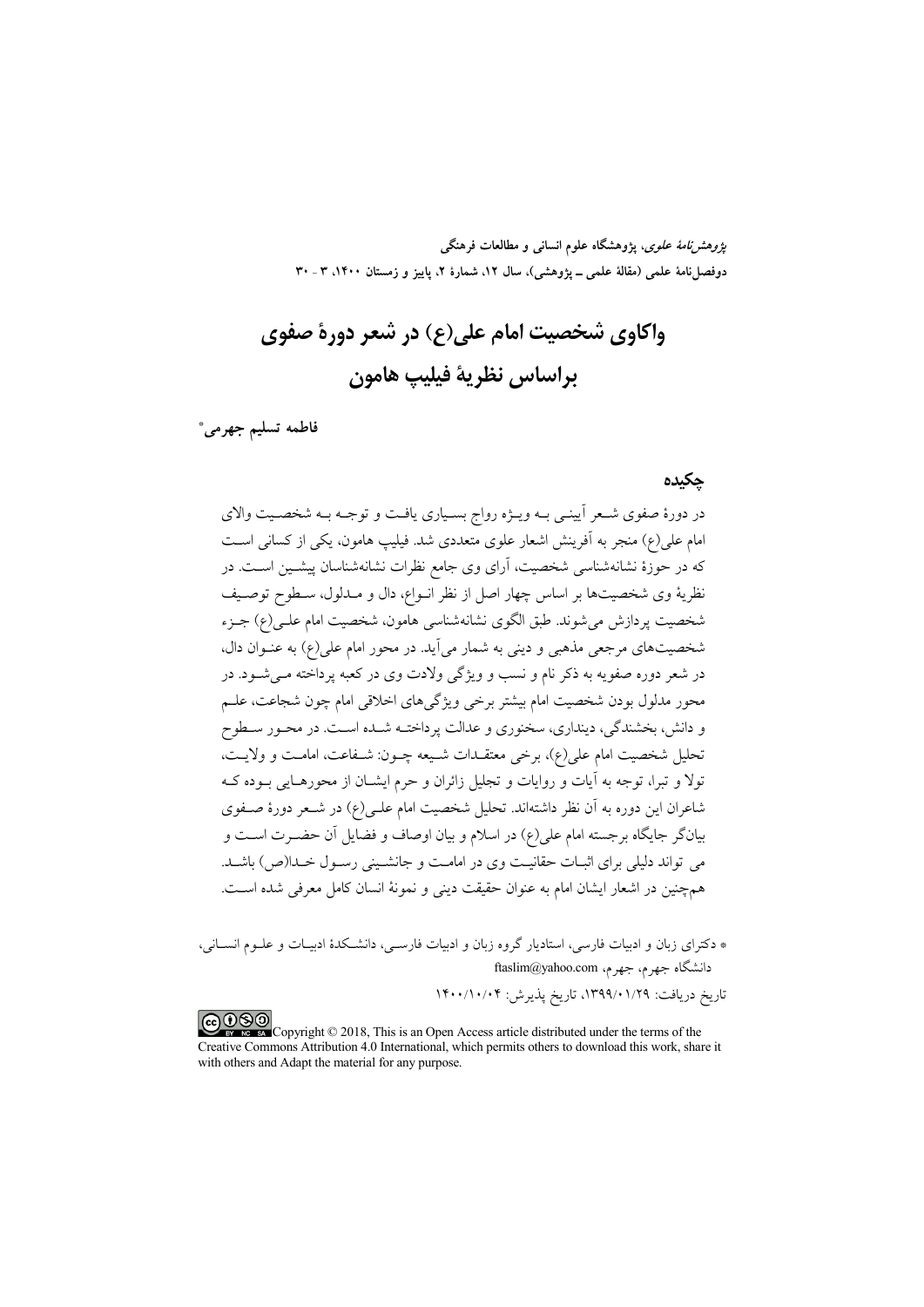۴ يژ*وهش نامهٔ علوی*، سال ۱۲، شمارهٔ ۲، پاییز و زمستان ۱۴۰۰

این مقاله، به صورت توصیفی-تحلیلـی، سـیما و سـیرهٔ امـام علـی(ع) را در مـدایح علـوی دورهٔ صفوی بر اساس نظریات فیلیپ هامون واکاوی کرده است. **کلیدواژهها:** مدایح علوی، دوره صفوی، امام علی(ع)، فیلیپ هامون<sub>.</sub>

### ١. مقدمه

در دورهٔ صفویه برای نخستین بار تشیع مذهب رسمی ایران شــد و در شــعر و ادبیــات ایــن دوره بازتابهای وسیعی یافت و منجر به رشـد فزاینـدهٔ شـعر مـذهبی و اَیینـی شـد. در اَن روزگار، کوی و برزن شاهد گذر مکـرر دسـتههـای موسـوم بـه تولّـایی و تبرایـی بـود کـه پیشهشان، خواندن اشعاری در تولای اهل بیت و تبراً از دشمنان ایــن خانــدان بــود. در پــس این دستههای پرتعداد تولایی و تبرایی، عدهٔ بی شماری از شعرای شیعه بودند که اشـعار ایــن دستهها را مي سرودند. صفويان، همچنين شاعران را به سرودن اشـعار مـذهبي فراخواندنــد و صلات گران به چنین اشعاری دادند. مــثلاً بنــا بــه رســم خــوانش اشــعار در دربــار و بــرای نشاندادن شکوه و جلال دربار، شاهان صفوی هنگامی کـه سـُـفرای ازبـک و عثمـانی را بـه حضور می پذیرفتند، فرصتی کافی نیز به شعرا میدادند تا در برابر این سـفرا لـب بـه مـدایح شیعی و علوی بگشایند. در چنین مجلسی بود که شانی تکلو، شاعر قرن پـازدهم، شــعری در مدح امیرمؤمنان(ع) خواند و چون به این بیت رسید:

اگر دشمن کشد ساغر وگر دوست می ب طباق ایپروی مردانسهٔ اوست

«شاه امـر فرمـود کـه زر بسـیار در یـک کفـهٔ تـرازو ریختـه و در کفـهٔ دیگـر مولانــا را بهوزن درآورده آن نقود را به صـلهٔ ایــن شــعر بــه او عطــا فرمــود»(نصــرآبادي، ١٣٧٩: ٩) و (الذريعه، ١٣١٣ :ج۴/ ۴٩۴). به اين ترتيب شعر دورهٔ صفويه كـه جايگـاه جلـوههـاي انبـوه عشق و ارادت شاعران در مدح، منقبت حضرت امام علی(ع) است و بیش از سایر ائمــه، بــه مدح امام علی(ع) به عنوان نماد تشیّع در مقابل اهل تسنن توجه شده است.

در این دوره مناقب سرایان و شاعران بسیاری وجود دارند که در اشعارشان مدایح علــوی به چشم می خورد که از برجستهترین آنها میتوان به: صائبتبریزی، محتشم کاشـانی، بیــدل، بابافغاني شيرازي، وحشى بافقى، فيض كاشاني، واعظـقزوينــي، كلـيمكاشــاني، عرفــي شــيرازي، اهلی شیرازی، شیخ بهایی و... اشاره کرد.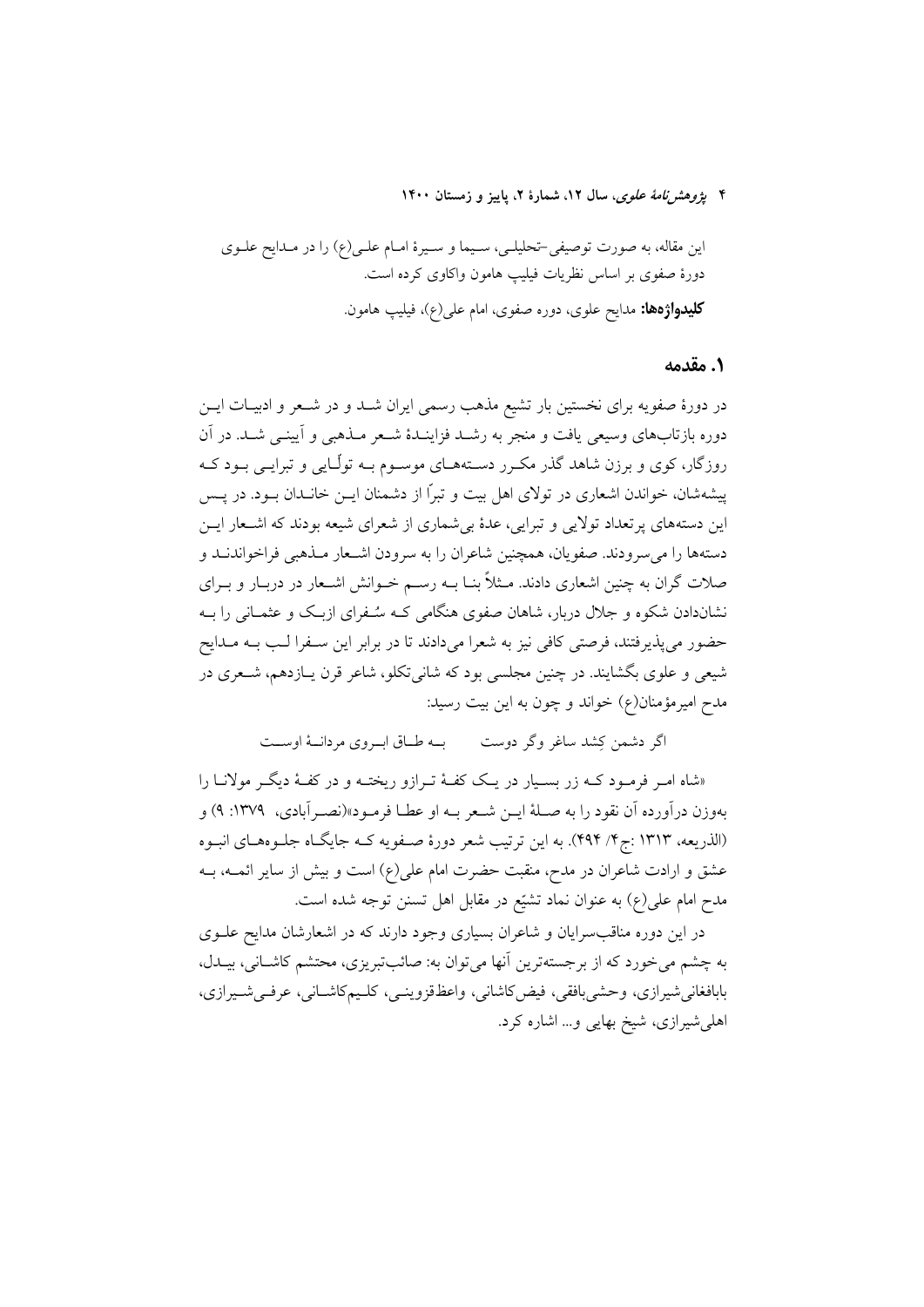مدایح علوی غالباً در قالب قصیده و ترکیببند سروده شده است و فخامت و جزالــت و لحنی حماسی دارد. شعر علوی در ادب پارسـی بســان هــر پدیــدهٔ انســانی دیگـر، تــابعی از اوضاع جامعه و تحولات آن در گذر تاریخ است؛ از این رو شایسته است که بـرای شــناخت شعر علوی در ادب پارسی، سیر تحولات آن را در تاریخ ادبیات بررسی کرد.

نمونهٔ والای اخلاق فردی و اجتماعی حضرت علی(ع) از جنبههای مختلف، در ادبیـات بازتاب گستردهای یافته است، و در دورهٔ صفوی جنبههای مختلفی مـی یابـد. توجـه بــه ایــن نکته ضروری است کـه شــاعران ايــن دوره در درجــهٔ نخســت شــاعرند و بيشــتر از تبليــغ، تحتتأثیر ذات شاعرانه خود قرار دارند. بسیاری از این حسن تعابیر حاصـل خلــوص نیّـت گویندگان است، اما گاهی عدم بینش صحیح و عمیق آنان نسبت به درک مـوازین شـیعه بـه دليل نويــا بــودن ايــن مــذهب در برخــي نقــاط ســني(نشــين و گســتردگي قلمــرو صــفويه، آشکار است و روی هم رفته فقر اطلاعاتی درباره مذهب شـیعه در آغـاز سـرایش اشـعار و مدايح آييني وجود دارد(رک: طغياني، ۱۳۸۵: ۱۸۸).

دربـارهٔ کـاربرد نشـانهشناسـی بـرای شـناخت شخصـیت، نخسـتین تـلاش6هـا در آثـار صورتگرایان و ساختگرایانی چون پراپ دیده می شود و بعدها فیلیپ هامون نشانهشـناس فرانسوی آن را بر اساس انواع شخصیتها در چهار اصـل تـاریخی، اسـطورهای، مجـازی و اجتماعی، دال، مدلول و توصیف سطوح شخصیت به طور مفصل تحلیل کـرد. از آنجـا کــه امام علی(ع) از شخصیتهای تاریخی و دینی به شمار می]یـد، مـدایح علـوی دورهٔ صـفوی نیز مصداق مناسبی برای این نگرش است.

# ۲. پیشینه و ضرورت تحقیق

پیشینهٔ تحقیق دربارهٔ مدایح علوی در شعر فارسی و عربی گسترده اسـت و اغلـب کتــابهــا چون: *مناقب علوی در شعر فارسی (*۱۳۶۵) از احمد احمدی بیرجنـدی، *آینـهٔ آفتـاب (*۱۳۶۹) به کوشش محمود شاهرخی و مشـفق کاشـانی؛ *مناقـب علـوی در شـعر فارسـی(*۱۳۸۱) از ابوالقاسم رادفر و دیگران، به جمع|َوری یا گزیدهٔ مناقب علوی در شعر فارسی پرداختهاند.

از جمله پژوهشهای منتشر شده فارسی که به نحوی اشعاری مرتبط به امـام علـی(ع) را تحلیل یا به طـرق مختلـف مباحـث ادبـی مربـوط بـه اَن امـام همـام را واکـاوی کـردهانــد مي توان به: «گونهشناسي اوصاف امام علي(ع) در شعر فارسي»(١٣٧٩) از محمدرضا صرفي،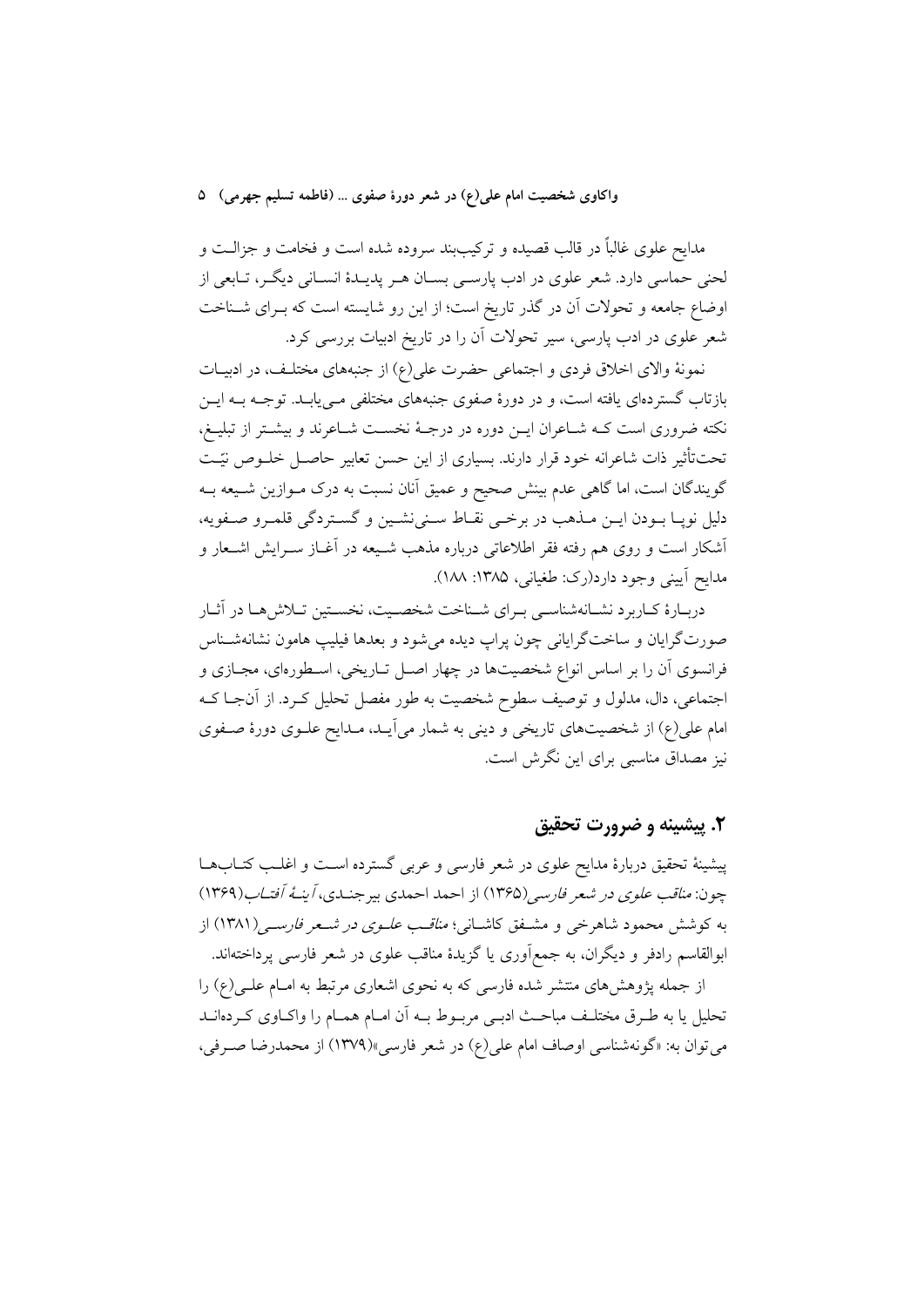۶ يژوهشرنامهٔ علوی، سال ۱۲، شمارهٔ ۲، پاييز و زمستان ۱۴۰۰

«مناقب علوی در مثنوی مولوی»(۱۳۸۳) نوشتهٔ محمدحسن فؤادیان و کتابهـای: *در بارگـاه آفتاب (*۱۳۸۰) از علیرضا میرزامحمد و پژوهشی *تفکر شیعه در شعر دورهٔ صـفویه(*۱۳۸۵) از اسحاق طغیانی اشاره کرد.

همچنین رضایی و هاتفی نیـز در مقالـهای بـا عنـوان «سـیما و سـیرهٔ حضـرت علـی و اهل بیت(ع) در تذکرهالاولیـای عطـار نیشـابوری»(۱۳۹۷) از الگـوبرداری متصـوفه از چهـرهٔ اهل بیت و مهر آوران و شاهبلاغی نیز در مقالهای با عنوان «آموزههای علوی در دورهٔ نخســت شعر فارسی»(۱۳۹۷) از تأثیر سخنان حکیمانهٔ امام علی(ع) یــا تشــابه آن هــا در ســرودههــای قرن سوم، سخن گفتهاند. اسداللهی و فتحی نیز در مقالهای بـا عنـوان «بینامتنیّـت در سـیمای علی(ع) در شعر سنایی و ناصرخسرو (۱۴۰۰) به این نتیجه رسیدهانـد کـه اشـعار سـنایی و ناصرخسرو در موضوعات گوناگون، ارتباط خــاص و معنــاداري دارنــد. امــا دربــارهٔ تحليــل شخصیت امام علی(ع) در مدایح علوی دورهٔ صفوی بر اساس الگـوی فیلیـپ هــامون، ایــن نخستین پژوهشی است که به صورت توصیفی-تحلیلی انجام شده است. گفتنی است کـه بـا توجه به تعدد این اشعار، منظومههای داستانی دربارهٔ امام علی(ع) در دورهٔ صـفوی در دایــرهٔ ابن تحقيق قرار ندارد.

برای رویکرد نشـانهشناسـی فیلیـپ هـامون نیـز از مقالـه وی بـا عنـوان «نشـانهشناسـی شخصیتهای داستانی»(۱۹۷۲) استفاده شده است. از این الگو، بیگزاده و دیگران در مقالـهٔ «بررسی شخصیت امام عل<sub>ی</sub>(ع) در خاوراننامه»(۱۳۹۸) استفاده کردهاند.

#### 3. يحث

# ۱.۳ شخصیّت از دیدگاه فیلیپ هامون

هامون، شخصيت را بـه عنـوان عنصـري نشـانهاي در نظـر مـي گيـرد كـه از دال و مـدلول تشکیل شده و به این طریق مبانی نشانهشناسی شخصیت را گسـترش مـیدهــد. از نظـر وی «شخصیت مجموعهای هماهنگ از نظامهای برنامهریزیشده است که پی بردن بـه هویـت او در گرو خوانش متن است»(هامون، ۱۹۹۰: ۲).

وی شخصیّت را نشانهای میداند که از دال شـامل: نـام، جایگـاه نحـوی و بُعـد بلاغـی و مدلول صفات، کنش گفتاری و کنش رفتـاری تشـکیل مـیشـود. بـه طـور کلـی بـا بررسـی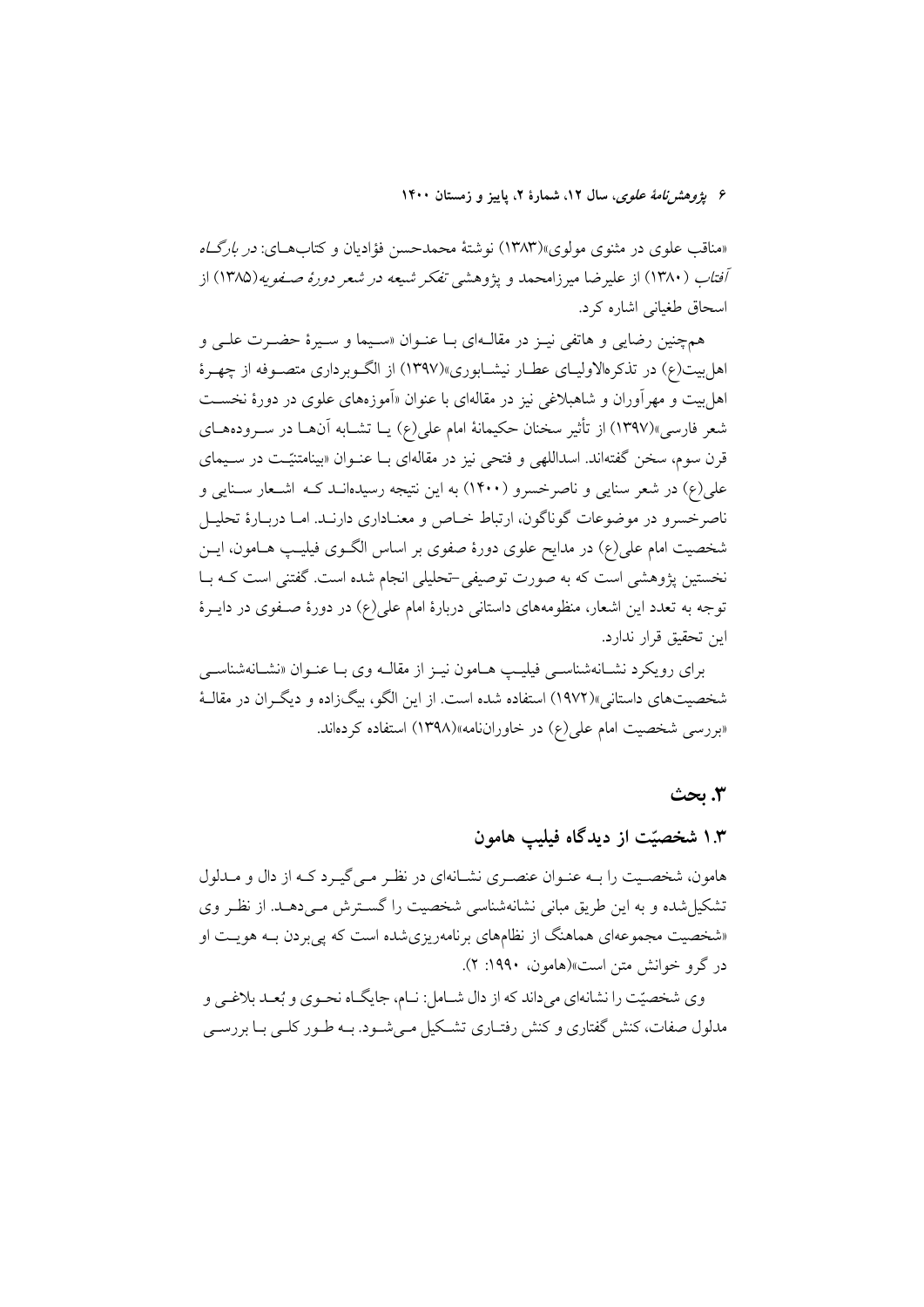نشانهشناسی شخصیّت با تکیه بر ویژگی هـا و صـفات، بـه لایـههـای عمیـق درونـی شـخص می توان پی برد و این مجموعه رفتارها را الگوی خویش قرار داد. اصول هــامون را شــکل زیــر میتوان تشریح کرد:

١. انواع شخصيت در اصول نظریهٔ هامون، انواع شخصیتها به این صورت طبقهبندی میشوند: ۱. شخصیتهای مرجعی شامل اشخاص تاریخی، اسطورهای، مجازی و اجتماعی. ۲. شخصیتهای واسطه یا اشارهگر که نشانگر حضور نویسنده یا خوانندهاند. ۳. شخصیتهای به یادآورنده.

٢. سطوح وصف شخصيت

در سطوح وصف شخصیت به ابعاد ظاهري، رواني و اجتماعي شخص از طريق ســاختار بازیگران و ساختار عوامل توجه میشود. در ساختار بازیگران صفات بارز و خـاص و … بــه استخراج و کشف محورهـاي دلالـي مـي|نجامـد و در سـطح عوامـل نيـز الگـوي کنشـي تحلیل می شود و اشخاص بر اساس جایگاه کنشی که در متن دارند، تقسیم می شوند. ۳. شخصت به مثابه مدلول

هامون شخصیت را مدلول ناپایداری میداند کـه قابـل تحلیـل و توصـیف اسـت و ایـن مدلول، عبارت است از جملات و عباراتی که شخصیت بر زبان مـی[ورد یـا عبــاراتی کــه از زبان دیگر شخصیتها دربارهٔ آن شخصیت گفته می شـود (هـامون، ۱۹۹۰: ۲۸). در ایــن راه وی به دو معیار کمّی و کیفی توجه میکند. در معیار کمّی وی به اطلاعاتی که پــی در پــی و واضح دربارهٔ شخصیت داده میشود، و در معیار کیفی به اینکـه اطلاعـات بـه دسـت آمـده دربارهٔ شخصیت به صورت مستقیم یعنی توسط خود شخصیت یا غیرمستقیم یعنی از طـرف سایر شخصیتها و راوی ارائه شده، توجه میکند.

۴. شخصيت به عنوان دال

هـامون بـا اســمهـا و صــفات شخصــيت، ســطح دلالــي شخصــيت معرفــي مــيكنــد (نک: حمدانی، ۲۰۱۵: ۵۱). وی می گوید دال اصلی در شخصیت، اسم خاص یا عَلَم است؛ زیرا این اسم ویژگی هـا و پایـههـای دلالـی و نشـانهای شخصـیت را آشـكار مـی كنـد. وی شخصیت دال علاوه بر اسم علم از راه ضمیر و تأکید بر بُعد بلاغی آن نیز تحلیـل مـی کنــد.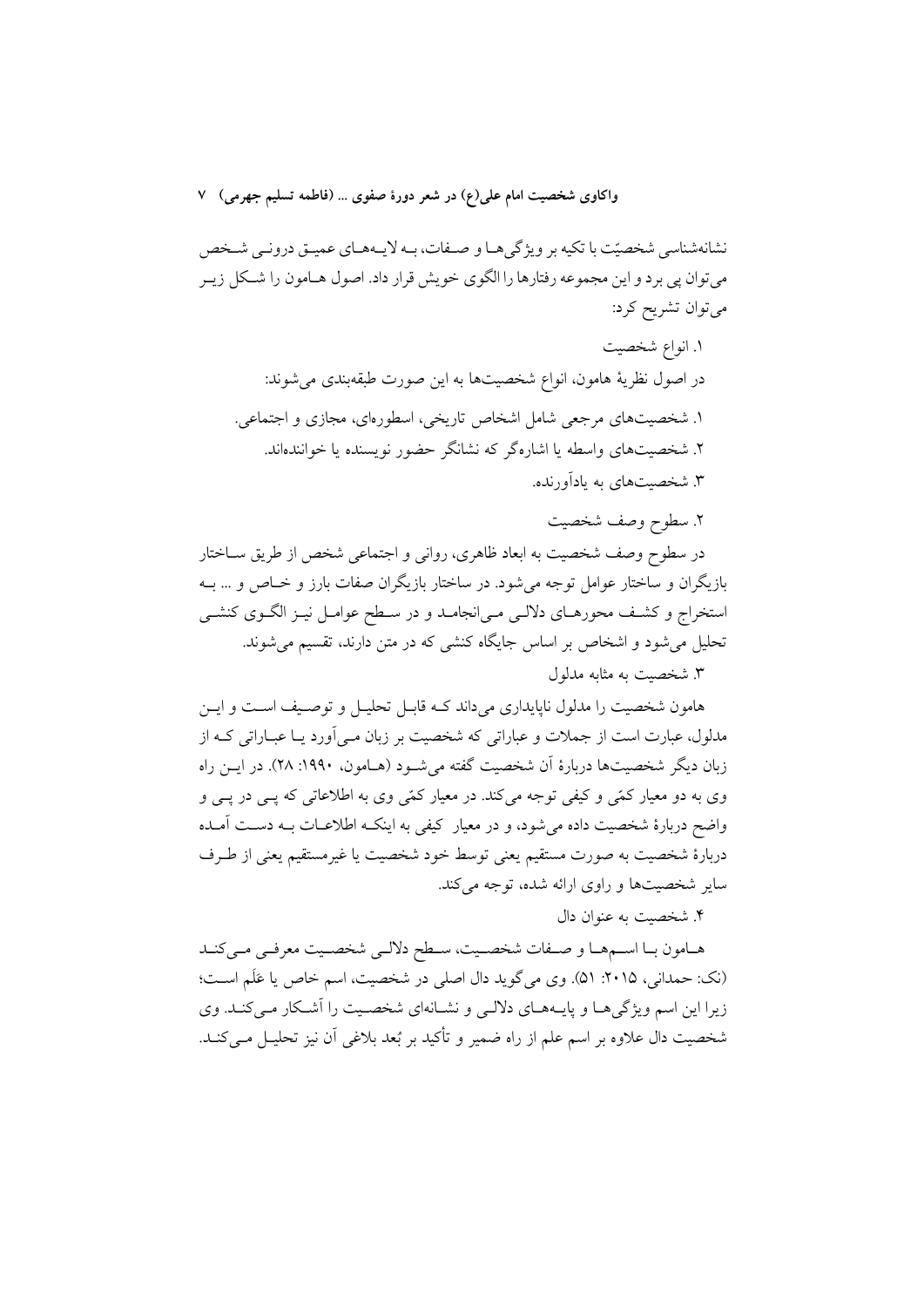۸ ي*ژوهشرنامهٔ علوی*، سال ۱۲، شمارهٔ ۲، پاييز و زمستان ۱۴۰۰

ضمایر در تکوین و تشکیل شخصیّت داستان، نقشی ضعیفتر از اسم خاص را ایفا مـیکننـد؛ چرا كه اسم خاص، باعث تمايز روشن شخصيّتها از يكديگر در داسـتان مـي شـود. در بُعـد بلاغی نیز، اسامی خاص به منظور اشاره، رمز و هنجارشکنی بـه کـار مـی(ونـد و از ابعــادی مجازي، استعاري و كنايي كه خـود بـر پايــهٔ مجـاز، اســتعاره، كنايــه، رمـز و... شـكل گرفتــه، برخوردار مي شوند(رک: حمداوي، ۲۰۱۵: ۵۵–۵۹).

۴. واکاوی شخصیت امام علـی(ع) در شـعر دورهٔ صـفوی برمبنـای الگـوی فيليب هامون

۱.۴ شخصیت امام علمی(ع) به مثابهٔ مدلول در شعر دورهٔ صفوی

۱.۱.۴ صفات

صفات به کار رفته برای امام علی(ع) در شعر دورهٔ صفوی یـا دلالـت بـر قــدرت جســمانی و جنگاوری آن حضرت دارند یا خصوصیّات اخلاقی او را نشان میدهند. در بـین ایـنهـا، بیـان صفات با کارکردهای اخلاقی امام بسامد بیشتری دارد.

## ۱.۱.۱.۴ سخاوت و بخشش

سخاوت از فضایل حضرت علی(ع) است که در شعر دورهٔ صفوی نیـز بازتـاب یافتـه و القابي چون: ابواليتامي و المساكين، اميرالبَرَره، مُنْفِق، سيد البَرَرَه، قائد البَــرَرَه، كَنَــفَّ الفُقَــراء و باب الحطَّه، بیـانگر گشـادهدسـتی و بخشـایش آن مـولای متقیـان اسـت. امـام علـی(ع) در خطبهٔ ۱۳۹ *نهج البلاغه* به ویژگی بخشش خود اشاره میکند و میگوید: «هـیچکـس پـیش از من به پذيرفتن دعوت حق نشتافت و چون مــن توفيــق صــلهٔ رحــم و افــزودن در بخشــش و كرم نيافت»(١٣٧٩: ١٣٩).

همچنین شأن نزول آیاتی چون آیهٔ ۱۱ سورهٔ مائــده کــه مربــوط بــه صــدقهدادن انگشــتر بههنگام رکوع و آیاتی از سورهٔ انسان مشخص میکند که در میان صحابه، کسی بخشــندهتــر و سخاوتمندتر از امام علی(ع) نبوده است. شاعران دورهٔ صفوی نیز به ایــن روایــات مربــوط به امام على(ع) توجه داشتهاند:

در رکوع انگشتریدادن به سائل گشته است مهـــــــر منشــــــور ســــــخايت يـــــا اميرالمــــؤمنين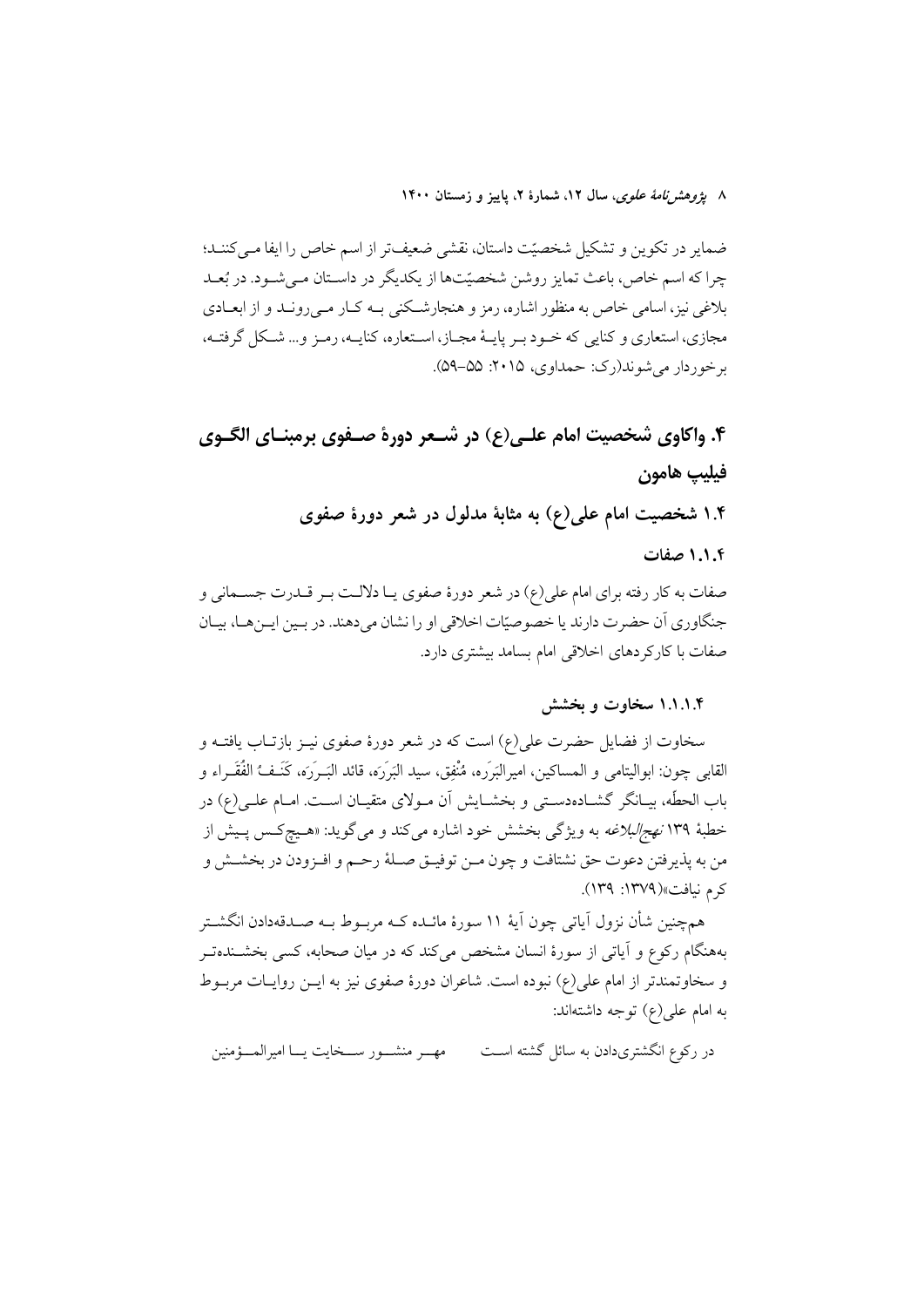(محتشم كاشانى،١٣٨٩ : ٢٠١)

نازلشدن سورهٔ انسان در شأن اهل بیت(ع) و واقعهٔ انفاق سه روزهٔ اَنان به اسیر و یتـیم و فقیر، نیز یکی از حوادث مهم تاریخی بـوده اسـت کـه توجـه شـاعران را بـه خـود جلـب كرده است و از عطـار و سـنايي گرفتـه تـا شـاعران دورهٔ صـفوي چـون لامـع قهسـتاني (احمدي بير جندي، ١٣٧٩: ٥۴) دربارهٔ اَن داد سخن دادهاند.

گو اینکه وجود مبارک حضرت علی(ع) نیز خود برترین عطیهٔ الهی است. شـاعران دورهٔ صفوی نیز با توجه به شأن نزول اَیاتی از سورهٔ انســان، اَفــرینش هســتی را نتیجــهٔ جــود اَن حضرت دانستهاند:

از ابر دست حیـدر کـرار قطـرههاسـت آن دانهها كه حاصل اين بحر اخضرست (فغانی، ۱۳۵۳ : ۲۱)

۲.۱.۱.۴ سخنگویی و فصاحت کلام

یکی دیگر از اوصاف شخصیتی امام علـی(ع) فصــاحت کــلام اســت و چنانکــه شــارح نهج/لبلاغه میگوید کلام وی فوق کلام مخلوق و تحت کـلام خـالق و رسـول خداسـت و همهٔ فصحا و بلغـا در برابـر عظمـت کلامـش و ابعـاد گسـتردهاش اظهـار عجـز کـردهانــد: «اما الفصاحه، فهو امام الفصحاء و سيدالبلغاء و عن كلامه قيل دون كلام الخالق و فـوق كـلام المخلوقين» (ابن ابي الحديد، ١٤٢٥:ج ٢٨/١١).

شاعران دورهٔ صفوی نیز به این ویژگی امام در مدایح و مناقب خود توجه داشتهاند:

آن مسیحا عبارتی که ز نطق مرده را روح در بـر انــدازد

 $(1f1.170 \cdot \sqrt{2\pi})$  (جزین لاهیجی)

۳.۱.۱.۴ عدالت و جوان مردی

حضرت علي(ع) نماد عدالت است و وقتـي نــام عــدالت بــرده شــود نخســتين نمونــه و الگـوي اَن، کـه بلافاصـله بـه ذهـن بسـياري از دوسـت و دشـمن تـداعي مـي شـود، نـام على(ع) است.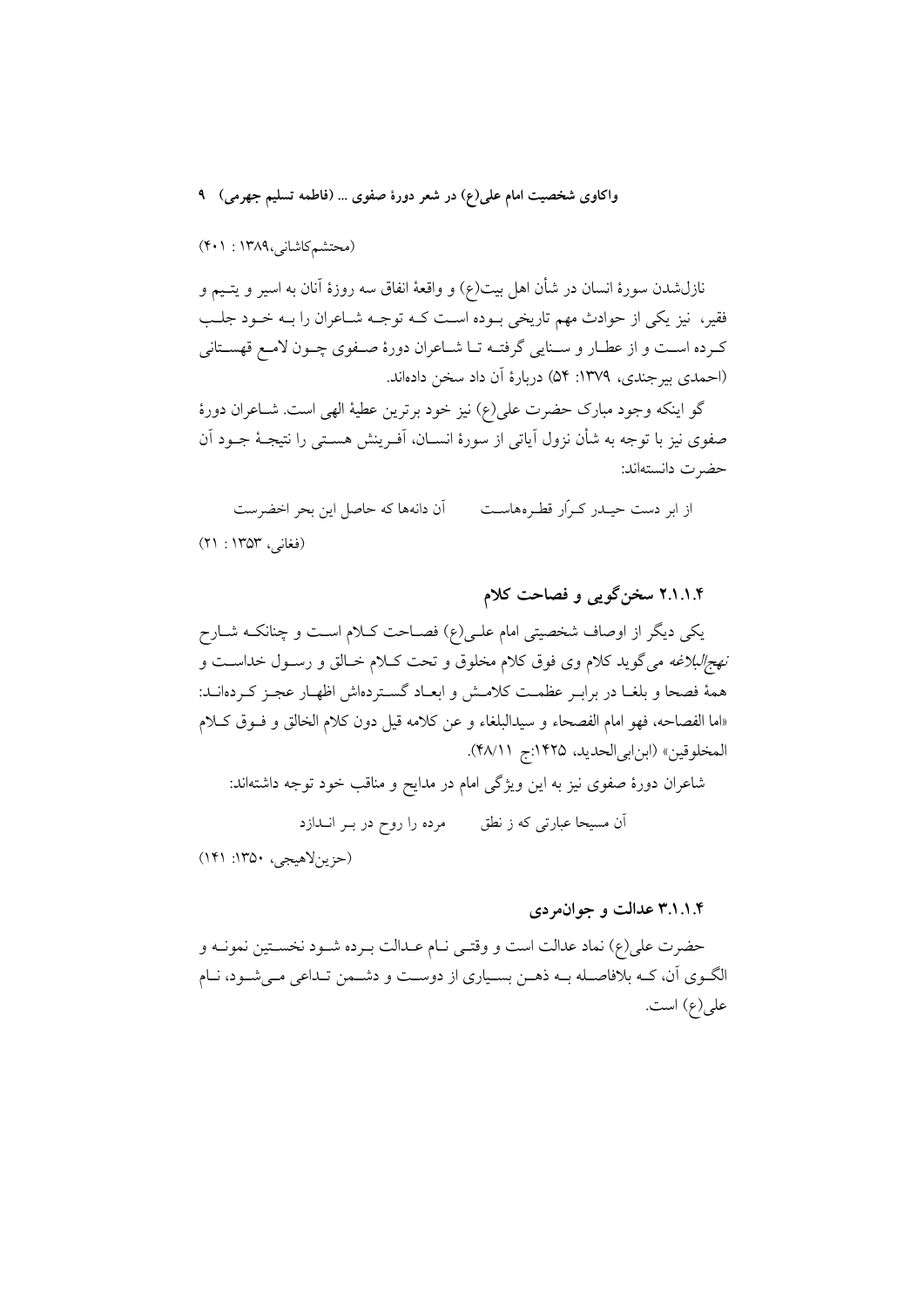۱۰ یژ*وهش نامهٔ علوی*، سال ۱۲، شمارهٔ ۲، پاییز و زمستان ۱۴۰۰

امام علی(ع) چنان بر عدالت پای میفشرد کـه بــا دیــدن صــحنهٔ تلــخ و دردآلــود فقــر و فلاکت برادرش عقیل و فرزندان پریشانحال او، بر عواطفش پای گذاشت و بــا داغکــردن و نزدیککردن آهن سرخ شده و برخاسـتن نالـهٔ عقیـل، بـه او نهیـب زد کـه علـی(ع) طاقـت آتش سوزان عذاب الهي را ندارد(١٣٧٩: ٢٧٢).

با وجود آنکه عدالت علی(ع) برجستهترین ویژگی آن حضرت است و نقشهای فوقالعادهٔ اجتماعی دارد، در شعر صفویه به آن توجه و تأکید بسیاری نشده اسـت. در واقــع سخن گفتن از عدالت علی(ع) کاربردی جز اَفرینش مضامین خیالانگیز ندارد و سخن گفــتن از عدل از وی آگاهی بخش نیست و تعارضی بـا بـیعـدالتی شـاهان و حکومـت صـفویه نیز ندارد. دلیل اصلی این امر در حقیقت آن است که خلفـای امــوی و عباســی و حاکمــان و یادشاهان ستمگر ایـران بـا عملکـرد خـود عمـلاً جـایی بـرای فهـم معنـا و ارزش عـدالت باقی نگذاشتند و ملت ایران و شاعران نیز به دلیل فقدان تجربهٔ زیسته از عـدالت، زیســتن در محيط خالي از عدل را طبيعي مي دانستند. با اين احوال در شعر دورهٔ صفويه هرجا در اشـعار به عدل امام علی(ع) اشاره شده بیشتر شبیه مدح معمـول بـرای شـاهان اسـت تـا توجـه بـه ویژگیهای شخصیتی و سیرهٔ امام علی(ع):

چه عـــدل او كنــد امــداد عـــاجزان، شاید که پوستین ز تن شیر نر کَنَد روبـاه (طالب آملي، ١٣٤۶: ٩۴)

### ۴.۱.۱.۴ شحاعت

از خصوصیات و ویژگیهای بارز امام علی(ع) شجاعت و دلاوری ایشان است. چــون بــه زندگی امام علی(ع) بنگریم، درمییابیم که وی از بیستسالگی یا اندکی بیشــتر در جنـگ۱عـای مختلف مسلمانان حضور داشت و خود در خطبهٔ معروف به قاصعه نیز مـ<sub>ح</sub>فرمایــد: «مــن در نوجوانی و خردی، بزرگان عرب را پست کرده و به خاک درانداختم و شاخهای بـرونآمـده و سـركردگان مخـالف و شورشــي دو قبيلــه ربيعــه و مضــر را شكســتم»(١٣٧٩: ٢٣٣). در جنگ خیبر امام علی(ع) با شجاعت و نیروی خود در قلعهٔ خیبر را از جـنس سـنگ و طـول آن چهار ذرع و پهنای آن دو ذرع بوده است، از جا درآورد(حلبی، ۱۴۴۲:ج ۵۴/۳)

شجاعت از دوران نوجوانی و یا شکست پهلوانیان نامیداری چیون: عمیروین عییدوود، مرحب خیبری، عنتره و… جنگاوری ایشان را زبانزد شاعران و ادیبان و فصیحان عـرب کـرد.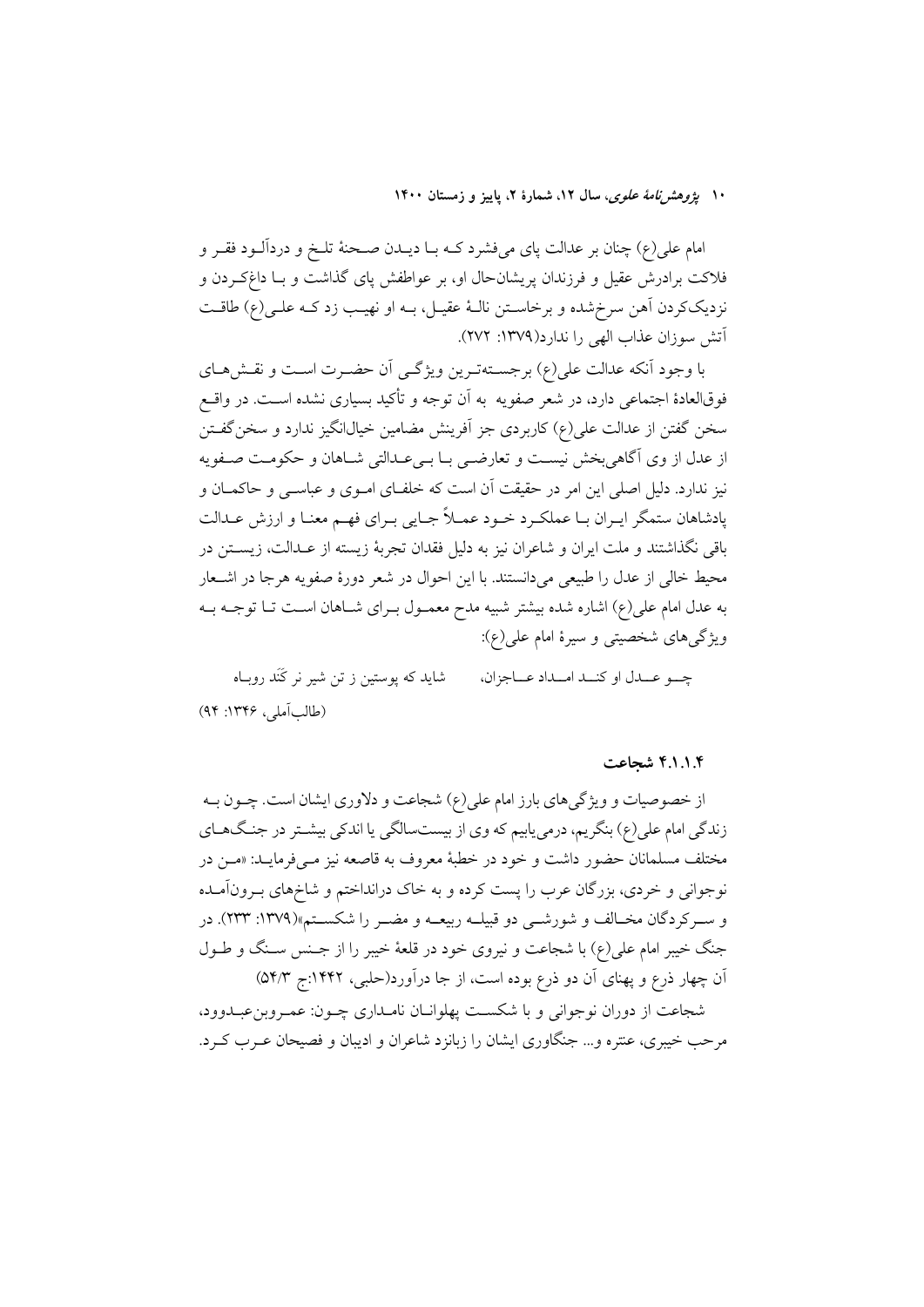القاب و صفاتي چون حيدر، كرّار، صفدر، ضرغام، اسدالله الغالب، سـيفالله، سـيفالرســول، قاتل|لفَجَره، مُبيد الشرک، ابوالقصم، اميـر الجُيُــوش و… نيـز بــه لحــاظ شـــجاعت، يهلــواني و جنگآوری که به امیرالمؤمنین داده شده است در شعر دورهٔ صفوی نیز بازتاب دارد.

شاعران دورهٔ صفوی نیز امام علی(ع) را مجاهدی میدانند کـه بـا داشــتن شــرایط جهـاد چون از خودگذشتگی و ایثار، قدرت جسمی و روحی شایستگی سرپرستی دین اسلام دیـن اسلام را پس از نبی مکرم اسلام یافت، با شمشیر ذوالفقار که از بهشت فرستاده شده بــود، بــا کفّار و مخالفان اسلام جنگید و با شجاعت و جنگاوری خود چاه نفاق را پُر و چشم فتنــه را کور کرد و مسلمانان را متحد شاخت به گونـهای کـه فرشـتهٔ رسـول در وصـف او از طـرق حق گفت: «لا فتى الا على، لاسيف الا ذوالفقار»(مفيد، ١٣٧۶:ج ٩٨/١)

شاعران این دوره همچنین برای بیان شجاعت بیءانند امام به حدیث لافتــی کــه جبرئیــل در جنگ احد به دلیل جنگاوری و جوانمردی امام علی(ع) بر زبان آورد، بسیار بهره بردهاند:

«لا فتى الا على» گويند اهل كــارزار مسلكنان آسمان «لاسيف الّا ذوالفقار»

(محتشم كاشاني,١٣٨٩ : ٣٩٨)

از جملــه اوصــافي كــه بــراي بيــان شــجاعت اَن حضــرت مــورد تأكيــد شــاعران قــرار گرفته است، صفت شیر خدا است که به علت کثرت استعمال، کنایه از ذات شده است و بـه محـض شــنيده شــدن، تنهــا حضــرت علــي(ع) بــه عنــوان مصــداق أن در ذهــن خواننــده شکل مي گيرد. شاعران تعبير شير خدا را به گونههاي شـير حــق، شـير پــزدان، شـير ربــاني، شیر مرد عالم، اسدالله و مطلق شیر استفاده کر دهاند:

جان برآرد چون برآرد تیغ خونریز از نیام حیدر صفدر که در رزم از تن شیر فلک قاتل عنتر که بر یکران چو میگردد سوار می فرستد خصم را سوی عدم در نیم گام (محتشم كاشانى ١٣٨٩: ٢٤٣-٢٢٣)

به این ترتیب است که شاعران دورهٔ صفوی نتیجـهٔ شــجاعت اَن حضـرت را پیــروزی و تقويت اسلام شمر دهاند. همچنين مهمترين مصداقهاي شـجاعت حضـرت علـي (ع) را در فتح قلعهٔ خیبر، جنگ خندق، جنگ با یهلوانان کفار و یهودی و شکستدادن آنها، خوابیــدن در بستر پیامبر در شب هجرت و زره بدون پشت ایشان دانستهاند: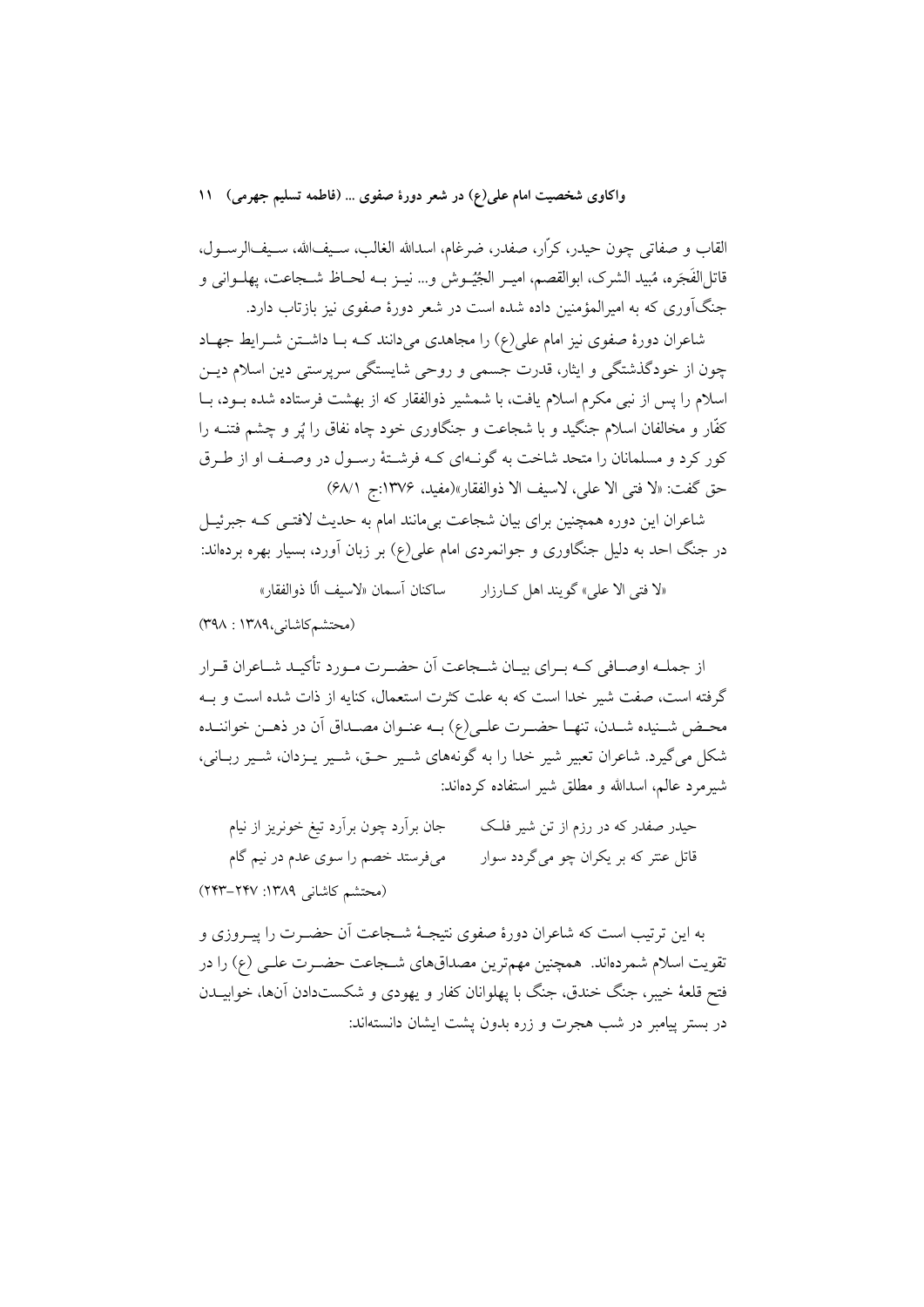۱۲ *یژوهشرنامهٔ علوی*، سال ۱۲، شمارهٔ ۲، پاییز و زمستان ۱۴۰۰

چشــــم آیینــــه جــــوهر انـــــدازد عکس تیغش کند چو جلوهگری

(حزين لاهيجي، ١٣٥٠: ١۴۴)

۵.۱.۱.۴ علم و دانش

دانایی و معرفت ایمان علی(ع) که جلوهگاه اصلی آنرا می توان در *نهج/لبلاغــه* یافــت، از تنوعی چشمگیر برخوردار است و گسترهٔ تمـام مسـائلی را کــه در برابـر انسـان قــرار دارد، دربرمىگيرد. چنانكه پيامبر در وصف علم اميرالمؤمنين گفت: «أَنَا مَدِينَـةُ الْعِلْــم وَ عَلِــىٌّ بَابُهَــا فَمَنْ أَرَادَ الْعِلْمَ فَلْيَأْتِ الْبَابَ»(مجلسى، ١۴٠٣:ج ٢٠٠/۴۰) يعنى من شهر علمم َو علــى در آن شهر است. هر که دنبال علم است، باید از این در وارد شود. همین یک روایت نشـانگر علـم فراوان امام علي(ع) است چنانکه خود نيز ميفرمايد: «سوگند به خدا، اگر بخواهم مـي تـوانم هـر كـدام شــما را از آغــاز و پايــان كــارش، و از تمــام شــئون زنــدگي، آگــاه ســازم، امّــا از آن مي ترسم كه با اين گونه خبرها نسبت به رسول خدا(ص) كافر شويد»(١٣٧٩ : ١٩٠).

شاعران دورهٔ صفوی نیز برای بیان میزان علم و دانش امام عل<sub>ی</sub>(ع) به این حــدیث پیــامبر استناد کرده و گاه آن را به صورت تضمین و گاه<sub>ی</sub> به صورت حل و اقتباس یاد کردهاند:

آن را که ترک زیـور و اسـباب زیـور اسـت اسباب زیورش عمل و دانش است و بــس دولت در آن سری که هواخواه این در است خوانــده دَر مدينــهٔ علمــش همــي رســول (فغاني شيرازي، ۱۳۵۳ : ۲۱)

اهلی شیرازی نیز با توجه به همین حدیث پیامبر و سخن امام علی(ع) می سراید: معني قسول «عليه" بائها» أسبان مسدان

كاين سخن را صدجهان معنى به هربابي دَر است

(اهلی شیرازی ۱۳۴۴: ۵۲۲)

واعظ قزوینی نیز با توجه به این حدیث، در شعری خود را سگ در شهر علــم مــیiامــد (واعظ قزويني ١٣٥٩: ٢٧۶) كه بي ارتباط با لقب شاه عباس اول صفوى هم نيست.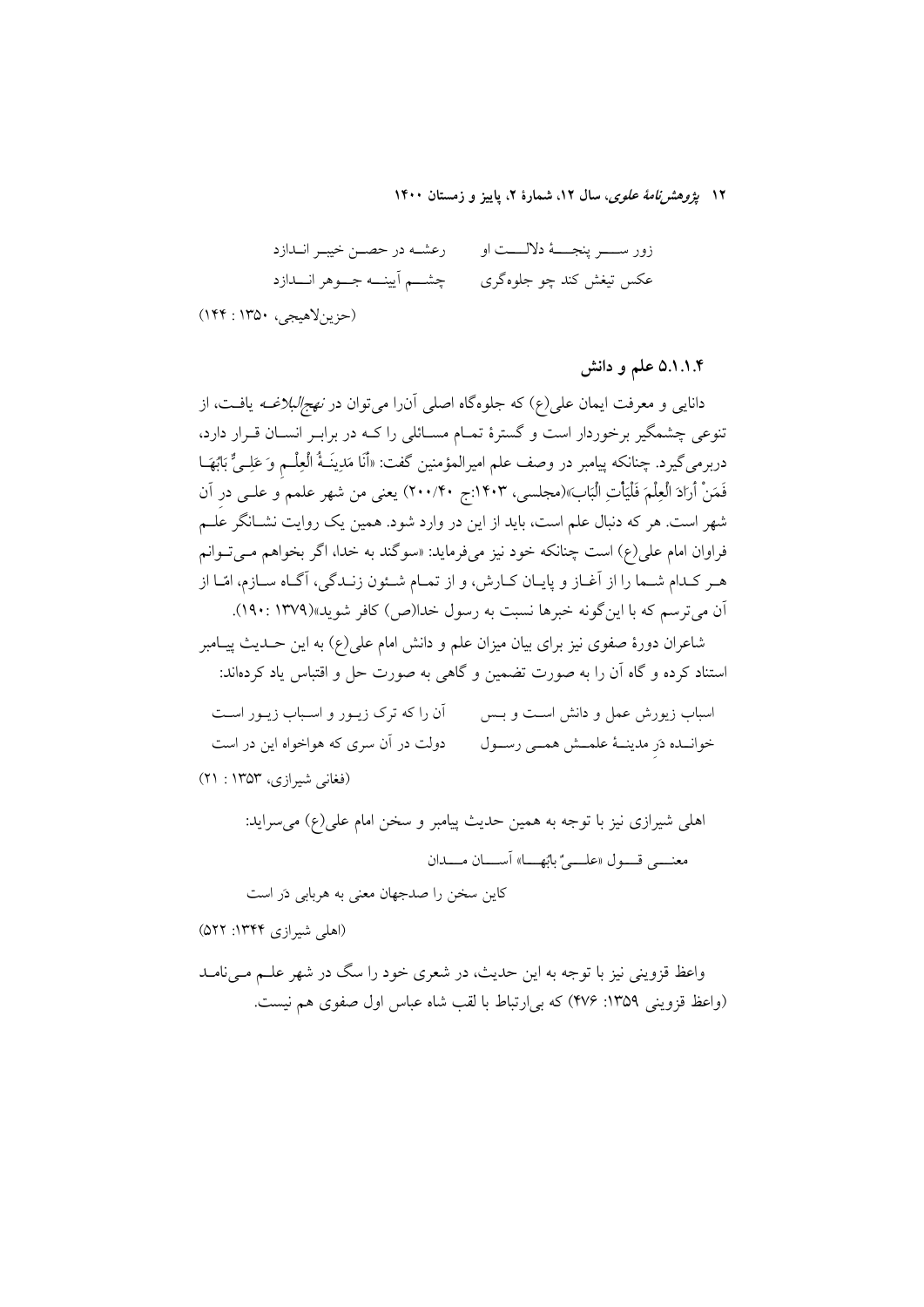شـاعران دوره صـفوي در كنـار علـم و دانـش بـه درايـت، راي و خـرد و دورانديشـي امام على(ع) نيز توجه داشتهاند:

به سینهای که دهد تیرگـی بـه سـینهٔ چـاه همان که یوسف رأیش چــو پرتــو انــدازد به دست شعشعه فـوارههـاي نـور از آه چنان شود که بر این نیل برکه نصب کننــد (طالب آملي، ۱۳۴۶: ۹۴)

> ۲.۴ شخصیت امام علی(ع) به عنوان دال ۱.۲.۴ ذکر نام و نَسَب

تقریباً در تمام اغلب مـدایح و مناقـب علـوی در دورهٔ صـفوی، نــام و نســب امــام علــی(ع) آمده است. در کنار نام و نسب، شاعران این دوره، شاعران به مشهورترین این لقبها یعنـی: مرتضــي، اســدالله، حيــدر، فــاتح خيبــر، صــفدر، ولــي|لله، يعســوب ديــن، شــيرخدا، يــدالله، ساقی کوثر، حیدر کرّار، خواجهٔ قنبر و… و کنیههای مشهور چون ابوالحسن، ابوتراب و… نیـز اشاره کردهاند. مثلاً محتشم کاشانی اغلب این القاب را در قصیدهٔ منقبتی خود آورده است:

(محتشم كاشانى، ١٣٨٩: ٢۴٧)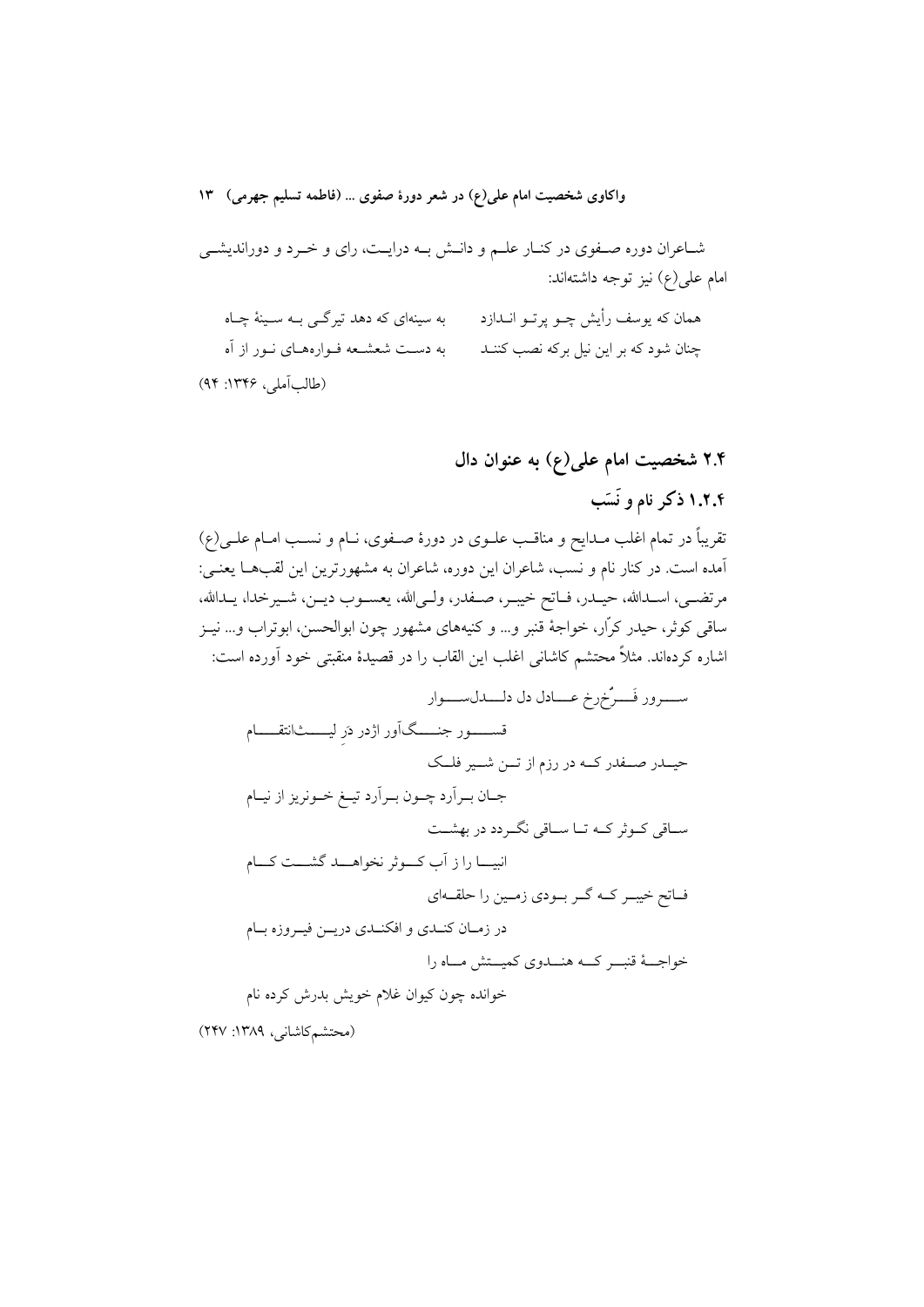۱۴ پژ*وهشرنامهٔ علوی*، سال ۱۲، شمارهٔ ۲، پاییز و زمستان ۱۴۰۰

وحشي بافقي نيز به لقب«يعسوب دين» از امام اشاره كرده است(وحشي بافقي، ١٣٨٠: ۱۷۴). لقب «شير خدا» و «شاه مردان» براي حضرت علي(ع) فقط يک لقب شـيعي نيسـت، بیدل سنیمذهب نیز در قصاید خود به آن اشاره کرده اسـت(بیدل، ۱۳۴۴: ۸۱/۲). توصـیفاتی چون شاهدلدل سوار، ساقى كوثر، صـاحب ذوالفقــار و شــاه نجـف از توصـيفات عاميانــهٔ آن حضرت است که در شعر این دوره به کرّات آمده است.

از اهل بيت بودن، اهل كساءبودن، همسر زهـراي اظهـر بـودن، پسـرعموي پيـامبر، پــدر حسنین و ابوالائمه، از دیگر ویژگیهای نَسَبی امام علی(ع) است کــه در شــعر دورهٔ صــفویه به کرّات دربارهٔ آن سخن گفته شده است. صائبتبریزی نیز به پســرعمو و دامــاد پیــامبربودن امام علي(ع) و جايگاه ايشان در نزد خداوند اشاره مي كند (صائب، ١٣٨٩ : ١٣۶٣).

هم از سـرايت ايــن نــور آل(هــرا را نبـــي زيــــر عبـــا بـــا علــــي، آورده درختهای جنـان حلّـههـا بـر آورده به عرس فاطمه و مرتضی نثار، ملک (نظیرینیشابوری، ۱۳۴۰: ۴۹۱–۴۹۲)

#### ۲.۲.۴ ولادت در خانهٔ خدا

به دنیاآمدن امیرمؤمنان، علی(ع) در درون خانه خدا فضیلتی است که محدّثان شــیعه آن را در کتابهای خود نقل کردهاند و برخی اهل تسنن نیز به آن اشاره کردهانـد. مسـعودی نویسـد: «در کعبه زاده شد»(مسعودی، ۱۳۷۴، ج ۲: ۲)؛ (شیخ مفیـد، ۱۳۷۶، ج ۱: ۲)؛(حلبـی، ۱۴۲۵. ج ۱: ۱۳۹). در دیوان سیدحمیری به تحقیق شاکر هادی شکر نیـز قطعـهای دیـده مـیشـود (سیدحمیری، ۱۳۹۳: ۱۵۵) که از آن دریافت میشود که واقعه ولادت امام علـی(ع) در کعبـه در آغاز سدهٔ چهارم مسلم دانسته می شده و اگر این ابیات واقعـاً متعلــق ســیدحمیری باشــد، واقعهٔ ولادت امام علی(ع) در کعبه در سدههای قبل نیز شهرت داشته است.

شاعران دورهٔ صفویه نیز ضمن اعتقاد به این واقعه، به ارتبـاط امـام علـی(ع) بـا کعبــه در اشعارشان اشاره کردهاند. مثلاً صائب در قصیدهای در وصف کعبه ســروده اســت، بــه مــیلاد امام علي(ع) در كعبه اشاره و با مدح و تخلص اميرالمؤمنين ختم مي كند:

در تـــو پيــــدا گــــوهر پــــاک اميرالمــــؤمنين هیچ تعریفی تو را زین به نمی دانم که شد چون لباس كعبه بر اندام بت زيبنده نيســت جز تو بر شـخص دگــر نــام اميرالمــؤمنين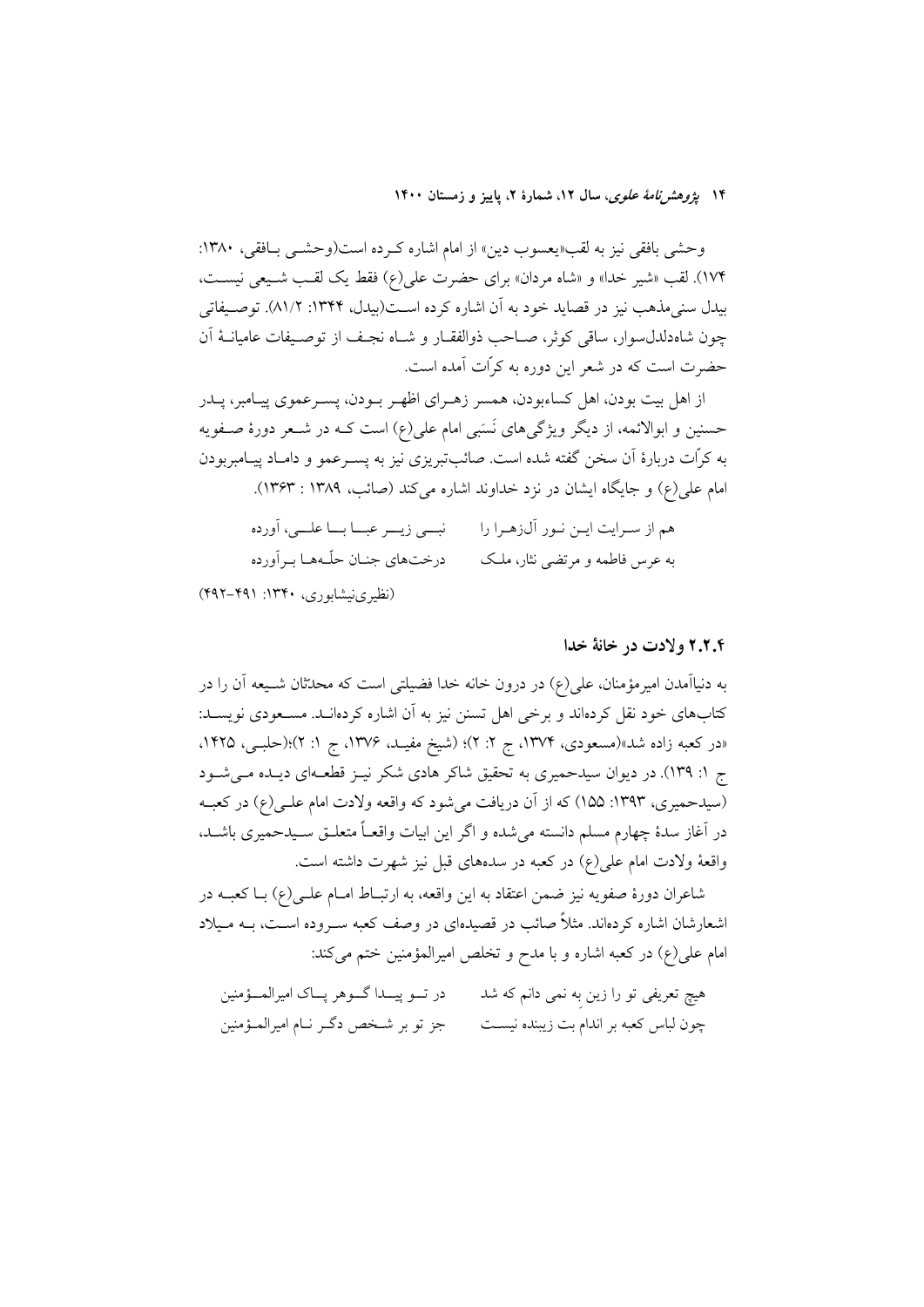(صائب، ١٣٨٩: ١٣۶۴)

بیدل نیز در این باره چنین سروده است: به كعبه پیش از آن كاین ذات اقدس در وجود آید عقيقــــه جــــز ذبــــيحُ اللّــــه نيســــندند، قربــــانش

(بيدل، ١٣٣٤: ٨١/٢)

شاعران این دوره معتقدند که رمز و راز ولادت علی(ع) در درون خانه خـدا ایــن اســت كه قلب خانهٔ خدا و توحید را ولایت و امامت علی تشکیل می دهد.

در شعر دورهٔ صفوی در کنار ولادت امام علی(ع) در کعبه، به معجزاتــی کــه بــه احتــرام امام و مادرش فاطمه بنت اسد انجام میگیرد؛ چون شکافته شدن دیوار خانه خـدا و بــه هــم آمدن آن، ماندن چهار روز در درون خانه، پاکبودن نوزاد از آلــودگی زایمــان، اســتفادهٔ مــادر امام از غذای بهشتی و... اشاره می شود و شاعران با بیان این وقـایع سـعی دارنـد فضـیلت و والایی امام علی(ع) و مادرش را برای مخاطبان اثبات کنند.

# ٣.٢.٢ سطوح تحليل شخصيت

هامون دربارهٔ سطوح توصیف و تحلیل شخصیت معتقد است: «علاوه بر آنکـه شخصـیت را به عنوان مدلول می توان اعتبار کرد، آن را علامتی چندپاره و غیرمتصل نیز مـیتوان دانسـت که میتوان آن را به صورت تکهتکه یا مرکب توصیف کرد کـه ایــن اقــدام، ســطوح وصــف شخصيت ناميده مي شود»(هامون، ١٩٩٠: ٢۵).

در توصیف و تحلیل شخصیت امام علی(ع) در شعر دورهٔ صـفوی، هــم بُعــد شــاعران و هم بُعد شخصيت امام شايستهٔ توجه است و در محورهايي چون التزام به مدح شايســتهٔ امــام توسط شاعران، تولا و تبرا و تضمین و تلمـیح بــه گفتـار دیگـران و حــوادث زنــدگی امــام، توسل و... آمده است و جنبههایی از شخصیت امام را آشکار میکند.

## ۰.۳.۲.۴ التزام شعرا به مدح شایستهٔ امام

با اینکه شاعران بسیاری در طول تاریخ زبان و ادب فارسی زبان و بیان شـاعرانه خــود را بـه كـار گرفتـهانـد تـا از بزرگـي امـام علـي(ع) بسـرايند، امـا از سـعدي و ناصرخسـرو و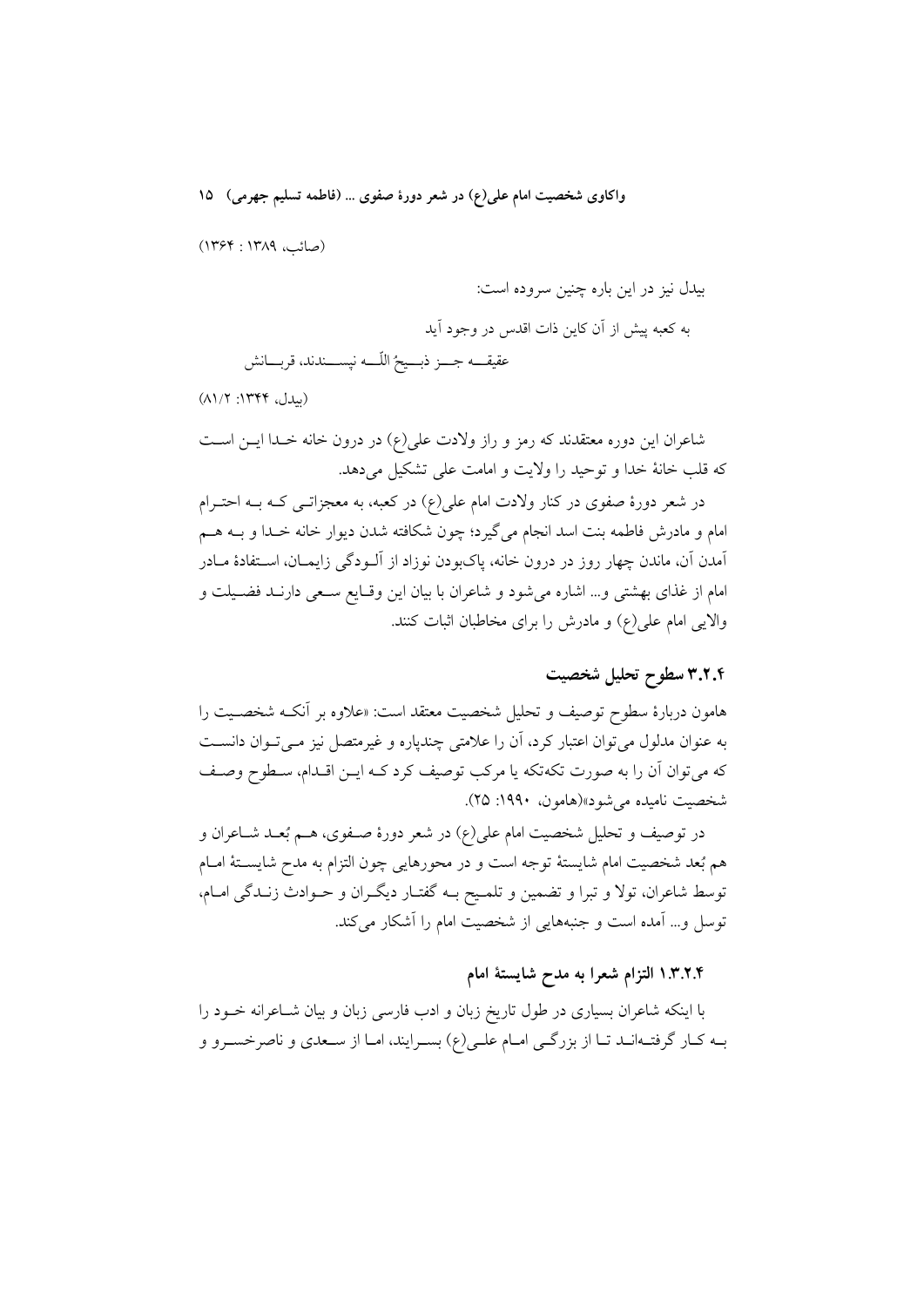۱۶ ي*ژوهشرنامهٔ علوی*، سال ۱۲، شمارهٔ ۲، پاییز و زمستان ۱۴۰۰

سنایی گرفته تا شاعران دورهٔ صفوی بارها به کوتاه بـودن زبـان خـود در توصـیف شایسـتهٔ امام علـی(ع) اعتـراف کـردهانــد. شــعرای دورهٔ صــفوی نیــز خــود را بــه توصــیف شایســته امام علی(ع) در اشعارشان خود را ملزم مـیدانسـتند، امـا اذعـان مـیکننـد قافیـه در فضـایل ابوالفضایل تنگ، انبـوه واژههـا در مــدح و منقبـت او نارسـا و صــفحات تــاریخ بــا همــهٔ گستردگی اش در وصف او محدودند.

برخی از این شاعران نیز به این موضوع اشاره کردهانــد کــه مــدح امــام موجــب زیــب و زینت اشعار ایشان است. در اغلب مناقب علـوی، شـاعر اقـرار مـیکنـد کـه در وصـف امام على(ع) زبانش قاصر و بيانش الكن است؛ امـا اميـد دارد كـه بـه واسـطهٔ ايـن مـدايح، اشعارش صاحب رونقي شود:

| خاصه با این شعر بیپرگار و نظم بـینظـام | من كجا و مدحت معجز كلامي همچو تــو   |
|----------------------------------------|--------------------------------------|
| ز انکه معلوم است نزد جوهری قدر رخـام   | سویت این ابیات سست آورده و شرمندهام  |
| در کلام محتشم ای شـاه گــردون احتشــام | ليک ميخواهم به يُمن مدحتت پيدا شــود |
|                                        |                                      |

(محتشم كاشانى،١٣٨٩ : ٢٢٣)

گاهی شاعرانی چون بیدل نیز میگویند شعرشان در شأن امام نیست و شأن امام علـی(ع) را بالاتر از این میدانند که مداحی چون شاعر داشته باشد(بیدل، ۱۳۴۴:ج ۸۲/۲). البته گـاهی نیـز شـاعران، سـرودن مـدايح علـوي را هديـهاي الهـي مـيداننـد و در شـعر بـه ايـن امـر مفاخره مي كنند (طالب آملي، ١٣٤۶: ٩۶)

### ٢.٣.٢.٣ تولا

از نظر شاعران دورهٔ صفوي امـام معصــوم، واســطهٔ فــيض الهــي، قطـب عــالم وجــود و نگهدارندهٔ کائنات به اذن خدا است. در این راستا، محبت و ولایـت علـی (ع) مربـی همـه موجودات، هدایتگر آنان به سوی کمال و سبب دوام و قـوام تمـامی پدیــدههـا از جمـاد تـا انسان است. پیامبر خدا(ص) در این رابطه میفرماید محبت علـی(ع) اگـر از روی صـدق و راستی باشـد، مـانع ارتکـاب گنـاه مـیشـود(ر.ک: مجلسـی، ۱۴۰۳ق:ج ۹/ ۴۰۱). شـاعران دورۂ صفویه می گویند محبت به علی(ع) از آنجا مانع از گناه اسـت کــه امیرالمــؤمنین نمونــهٔ كامل اخلاق، عبوديت، انسانيت و طاعت است: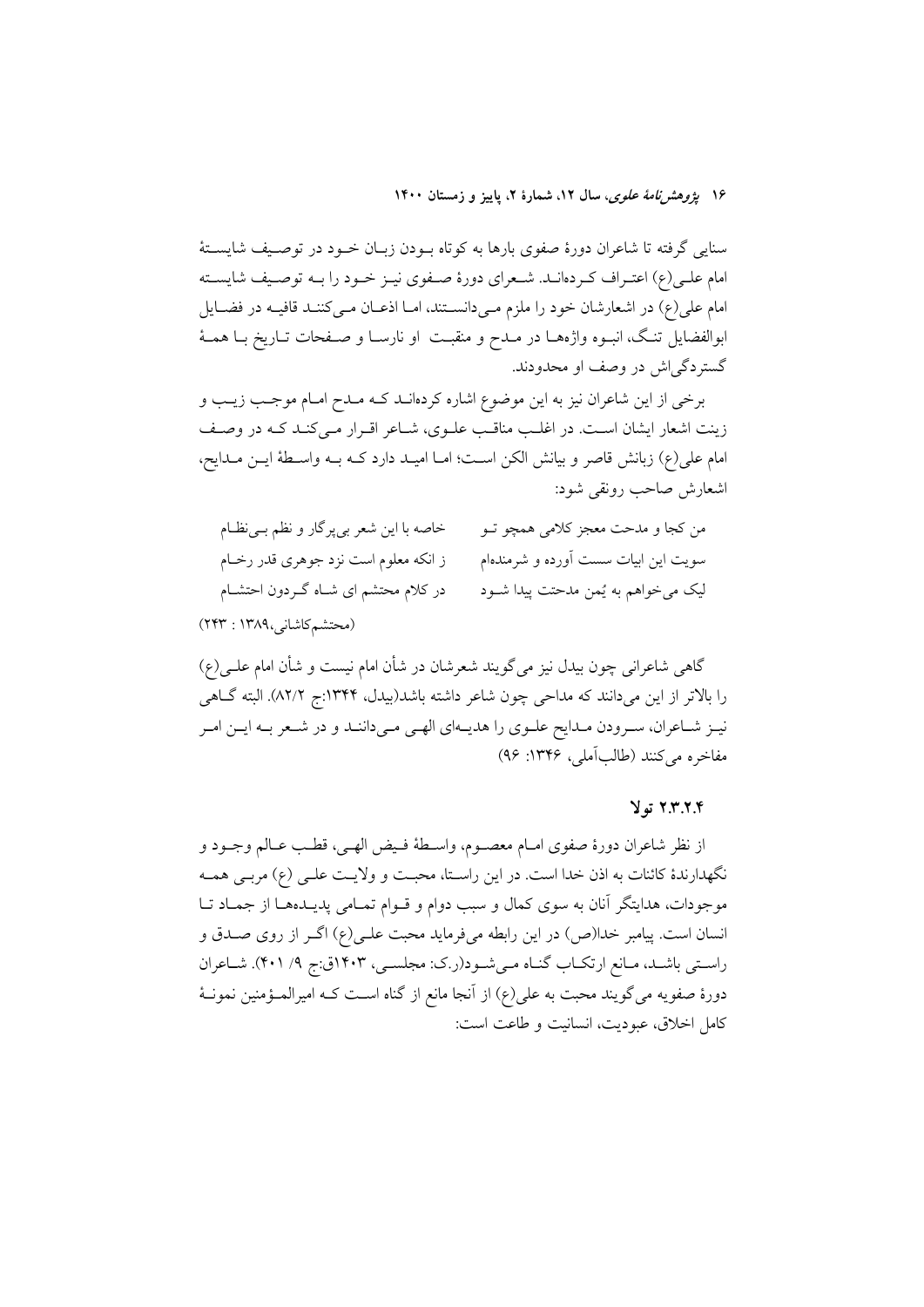لب تشنگان بادیهٔ اشتیاق را مهرش به سوی چشمهٔ تحقیق رهبر است اَن را که سایهٔ اسداللّه بر سر است از تاب آفتاب قیامت چه اضطراب

(فغانی، ۱۳۵۳ : ۲۱)

میررضی دانش مشهدی دربارهٔ عشق و علاقــه بــه امــام مــی گویــد اگــر کســی بــا عشــق امام علی(ع) به خاک رود، همیشه از خاکش بوی خوش گُل می آید:

بــوی گُــل محبــتش از گِــل نمــی٫رود \_\_\_\_\_ در هر زمین که خاک شود استخوان ما

(دانش مشهدی، ۱۳۷۸: ۲۷)

فغــاني شــيرازي نيــز مهــر علــي را چــون گــوگرد احمــر نشــانگر ذات ســالكان راه حقيقت مي داند:

بھے عبیار ہوتےگیدازان کیوی فقیر میں معلی و آل چو گوگرد احمر است (فغانی، ۱۳۵۳ : ۲۱)

## ۳.۳.۲.۴ تداً

يکي از ابعاد شايستهٔ توجه شعر مذهبي و به ويژه شـعر علـوي در دورهٔ صـفويه، لعـن و نفرين و ست دشمنان اهل بيت و بهويژه اميرالمؤمنين است. به نظر مي رسد در گذشته ايـن اعلام نفرت توسط گروه حق و جویای حقیقت موجب روشنگری، بیداری و توجـهدادن بـه ابعاد سیاسی اجتماعی دین بوده است. با توجه با این موضوع، شاعران دورهٔ صفوی نیـز در مدایح خود، ضمن اعلام برائت و بیزاری از دشمنان امام علی (ع) و اهل بیت، دشمنان را بــه دليل ظلم و ستم و تضييع حقوق امامان سبٍّ و لعنت مي كنند:

در جگرگاه دشمنانت باد مسلم تيغ تو در جگرخــائـي

(حزينلاهيجي، ١٣٥٠: ١٤١)

.<br>فیض کاشانی نیز که به دلیل تحصیلات حــوزوی بــه بنیادهــای تشــیع اَگــاهی داشــته در اين باره به وجه مهم ديگري چون غصب حق ولايت اميرالمؤمنين اشاره مي كند و مي گويد: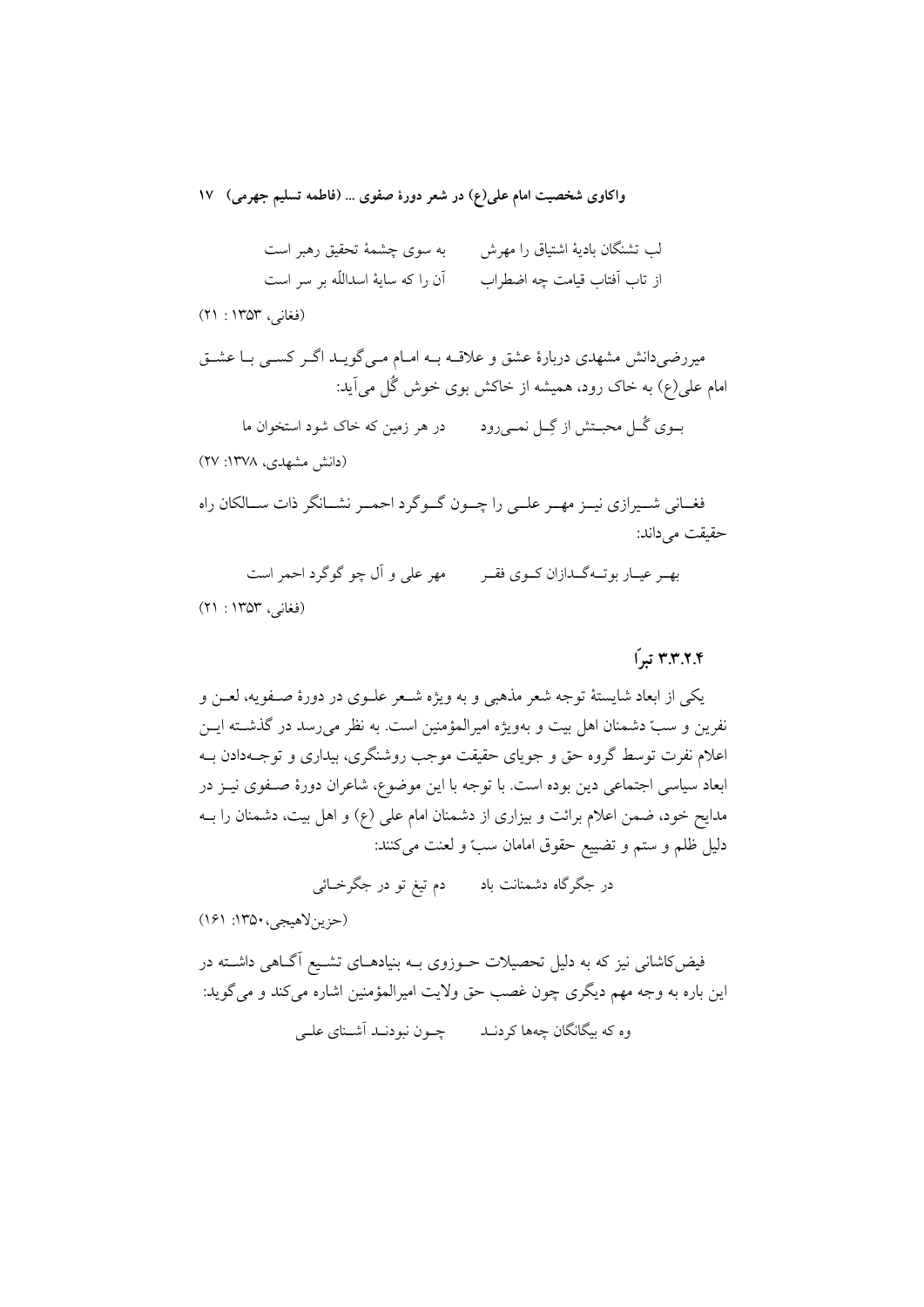۱۸ يژوهشرنامهٔ علوی، سال ۱۲، شمارهٔ ۲، پاييز و زمستان ۱۴۰۰

| سعی کردند در جفای علـی        | آن جماعت که حق او بردند      |
|-------------------------------|------------------------------|
| مايــهٔ محنــت و بــلاي علــي | خاصّه آل بوالّد واهــي عــدو |
| دمېهدم به قدر ارتقــای علــی  | بـاد لعنـت بـر او و يـارانش  |

(فيض كاشاني، ١٣٧١ : ٤٢٣)

حزین لاهیجی نیز قلم خود را چون شمشیر بران بر سر دشمنان امـام علـی(ع) مـیدانـد و مي گويد:

بر تارک خصــم شــاه مـردان مـــــ اين خامه، پلارکي است بــرّان

(حزين لاهيجي، ١٣٥٠: ٥٨٩)

۴.۳.۲.۴ تضمین و تلمیح به احادیث و روایات

شاعران این دوره نزدیک به تمام وقایع مربوط بــه امــام علــی(ع) و روایــات و احادیــث علوی را به صورت تلمیح یا تضمین در اشعار خود یاد کردهاند. شاعران صفوی بــه آیــات و احادیثی که مورد استناد شیعه در ارتباط با اهل بیت(ع) است بیشتر پرداختهاند، مـثلاً حــدیث منزلت، آية ولايت، حديث كساء، حديث باب علـم، حـديث ثقلـين، آيــهٔ انفـاق هــل أتــي، أيهٔ تطهير، أيهٔ اكمال دين، همچنين به برخـي داسـتانهــا مربــوط سـيرهٔ أن حضــرت چــون: واقعهٔ غدیرخم، در بسترخوابیدن امام علی(ع) به جـای پیـامبر، شــجاعت و قــدرت امــام در فتح خیبر و جنگهای بدر و اُحد و حنین و رزم با مرحب و احادیث متعدد پیامبر دربـارهٔ آن حضرت و اذكار ادعيهٔ شيعه و احاديث قدسي و... مي توان اشـاره كـرد. شـاعران ايـن دوره همچنین به برخی احادیث منقول از امام علی(ع) چون حدیث «لَو کُشِف» و «سَلونی قَبــل ٱن تَفقِدوني» نيز توجه دارند.

مثلاً حدیث مشهور «شهر علم» که بخشی از آن در دعای ندبه نیــز آمــده، حــاوی نکــات فروانی است و اهلی شیرازی با توجه به این نکته چنین سروده است:

معنــــي قـــول «علــــيٌّ بابًهــــا» آســــان مـــــدان کاین سخن را صد جهان معنی به هر بابی دَر است

(اهلی شیرازی ۱۳۴۴: ۵۲۲)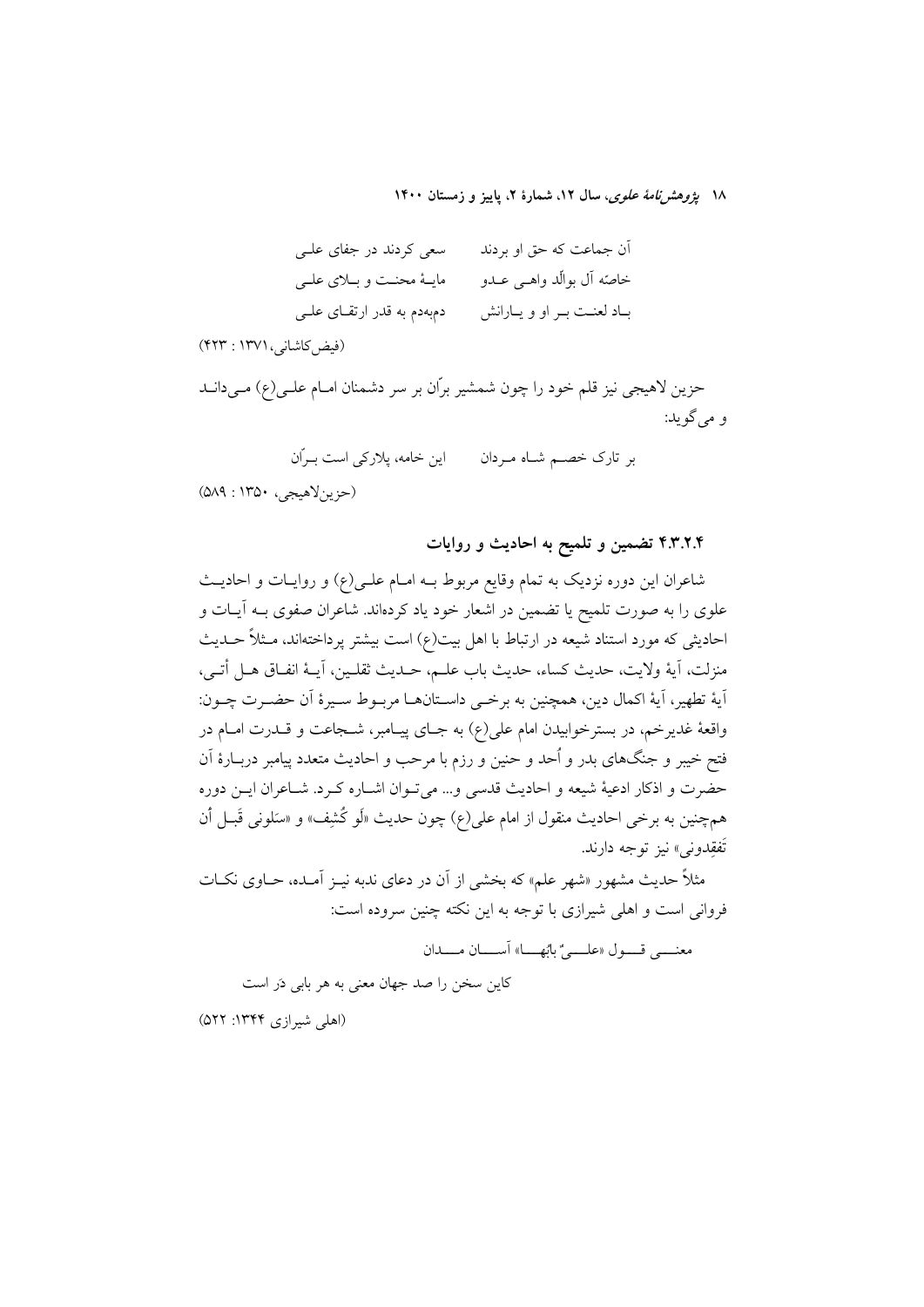از دیگر ادعیهٔ مورد توجه شـاعران صـفوی در مـدایح خـود، توجـه بـه دعـای نـادعلی که است که به روایتی به پیامبر روز احد ندا شد: «ناد علیاً مَظهر العَجائِب تَجدهُ عُونــاً لَــکَ فَــی النَوائِب كُلُ غَم وَ هَمّ سَيُنجَليّ بولايَتِکَ يا عَلَى…»(مجلسى، ١۴٠٣:ج ٧٣/٢٠) اهلي شيرازي نيـز قسمت نخست این دعای مشهور را تضمین میکند و سرّ الهی را در آن پنهان میبیند:

سـرٌ ســبحاني كــه ينهــان اســت در نــادعلى هم به معنى مَظهرش او، هم به معنى مُظهر است

(اهلی شیرازی ۱۳۴۴: ۵۲۰)

از دیگر احادیثی که شاعران دورهٔ صفویه در اشعارشان بـه اَن توجـه مـی کننـد، حـدیث منزلت است که از احادیث مشهور نبوی و مورد قبول عالمان شبیعه و سنتی است. حـدیث منزلــت روايتــي اســت كــه جايگــاه امــام علــي(ع) را نســبت بــه پيــامبر اكــرم، هماننــد جايگاه هارون نسبت به حضرت موسى معرفى مى كند. عالمان شـيعه بـه ايــن حــديث بــراي اثبــات جانشــيني حضــرت علــي(ع) پــس از پيــامبر و نيــز برتــري موقعيــت ايشــان بــر دیگر اصحاب استدلال می کنند. در چندین جای چون جنگ تبـوک، موقـع عقـد اخـوت و هنگام معراج نقل شده که پیامبر خطاب به امام علی(ع) فرموده است: «یا علــی! گوشــت تــو گوشت من و جسم تو جسم من است»(صدوق،۱۳۶۹: ۳۳۲). اهلی شیرازی با توجه به ایــن واقعه، چنین سروده است:

لَحْمُک لَحْمی بدان و جسمُکَ جسمی بخـوان تا بدانی ذات حیدر از کدامین جـوهر اسـت (اهلی شیرازی ۱۳۴۴: ۵۲۱)

یا در باب اینکه موقع فتح مکّه، امام علی(ع) پا بر دوش پیامبر گذاشـت و خانـهٔ کعبـه را از آلودگی بتان پاک کرد یا لیلهٔالمبیت؛ شببی کـه مشـرکان قصـد کشـتن پیـامبر را داشـتند و امـام علـي(ع) شـجاعانه در بسـتر بـه جـاي ايشـان خوابيـد، شـاعران دورهٔ صـفوى اشـعار فراوانی سرودهاند و آن را نشان از امامت و ولایت مولای متقیان شمردهاند: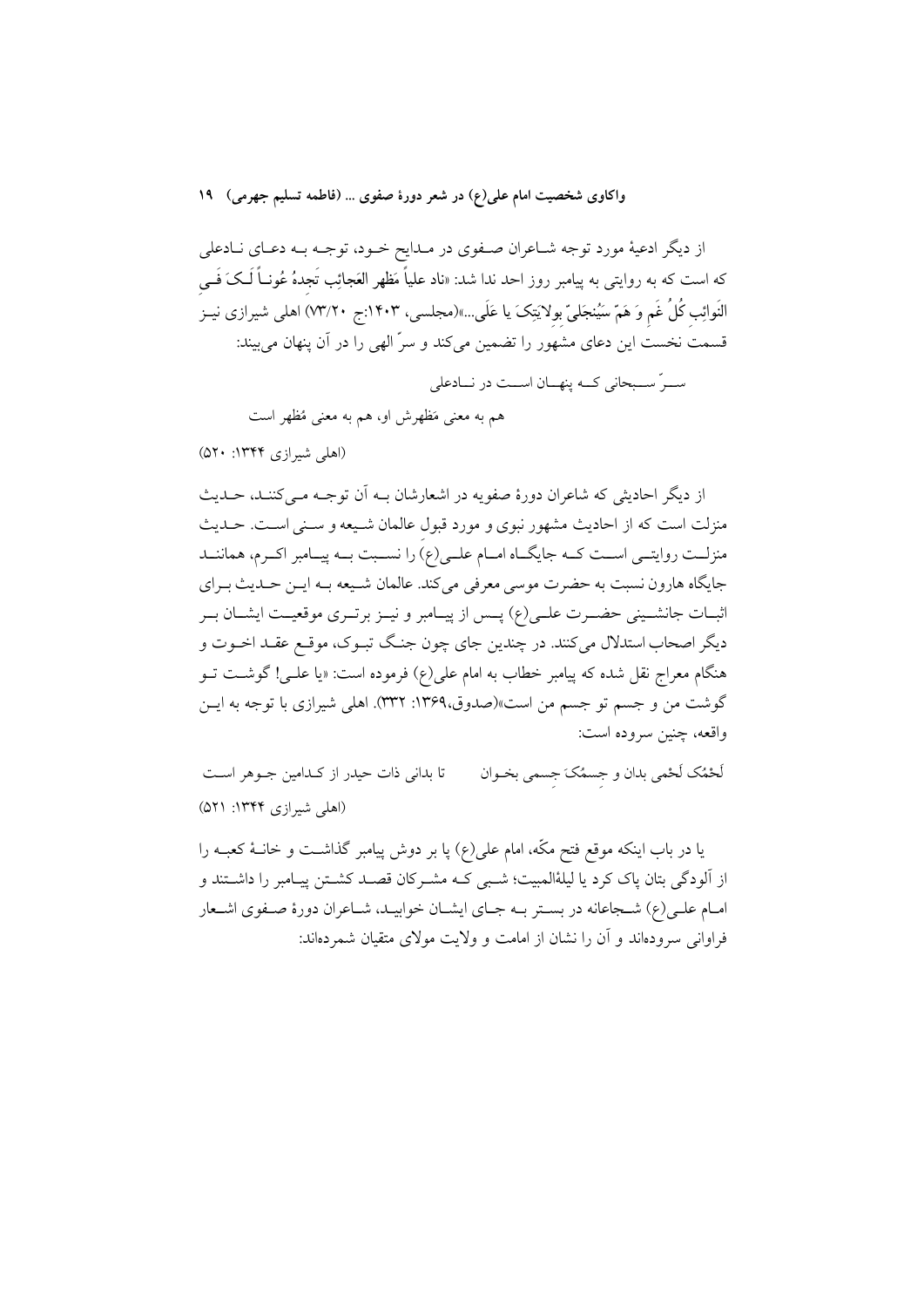۲۰ بی*ژوهشرنامهٔ علوی*، سال ۱۲، شمارهٔ ۲، پاییز و زمستان ۱۴۰۰

(اهلی شیرازی ۱۳۴۴: ۵۲۱)

لامع قهستانی نیز با توجه به احادیث منزلت، سخن امام علی(ع) دربـارهٔ علـم خـود کـه فرمود: «لَو كَشَف الغِطا مَا اَزدَدتٌ يَقيناً»(آمـدي، ١۴٠٣:ج ١٠٨/۵) و آيات سورة انســان بــه دليــل بخشش اهل بيت، امام را قائم مقام پيامبر ميiامد:

مقبول «اَنتَ مِنّی» و ممدوح «هل اَتی» قائل به قول «لَو کُشِف» و دافع مضــار زوج بتول و ابن عم حضـرت رســول قائم مقــام احمــد و محمــود كردگــار (لامع قهستانی به نقل از احمدی بیرجندی، ۱۳۷۹: ۵۴)

اشاره به واقعهٔ مشهور غدیرخم و شبکهٔ تداعی معانیها از توجـه بـه معنـای غــدیر بــه معنای آبگیر و خم به معنای خمره و اینکه امام ساقی حوض کوثر است نیز در شعر بسـیاری از شاعران این عهد آمده است:

.<br>نشکند بادهٔ گلرنگ خمـاری کـه مراسـت ســاقیا جرعــه ده از میکــدهٔ خـــم غــدیر دایه زان پیش که شوید لب و کامم از شــیر دلم از ساقی کوثر شـده سرمسـت شـراب (حزين لاهيجي، ١٣٥٠: ١٥١)

با توجه به اندیشـهٔ انســان کامــل و نقــش وی در هســتی، شــاعران پارســی گــو پیوســته حضرت علی(ع) را رحمت الهی بر خلایق دانستهاند و با بهرهگیـری از صـفت سـاقی کـوثر یکی از مهمترین جلوههای رحمت و لطف مولای متقیان را رقم زدهاند:

ساقی کوثر که تا ساقی نگردد در بهشت ۱۰۰ انبیا را ز آب کوثر تر نخواهد گشت کام (محتشم كاشانى،١٣٨٩ : ٢٢٣)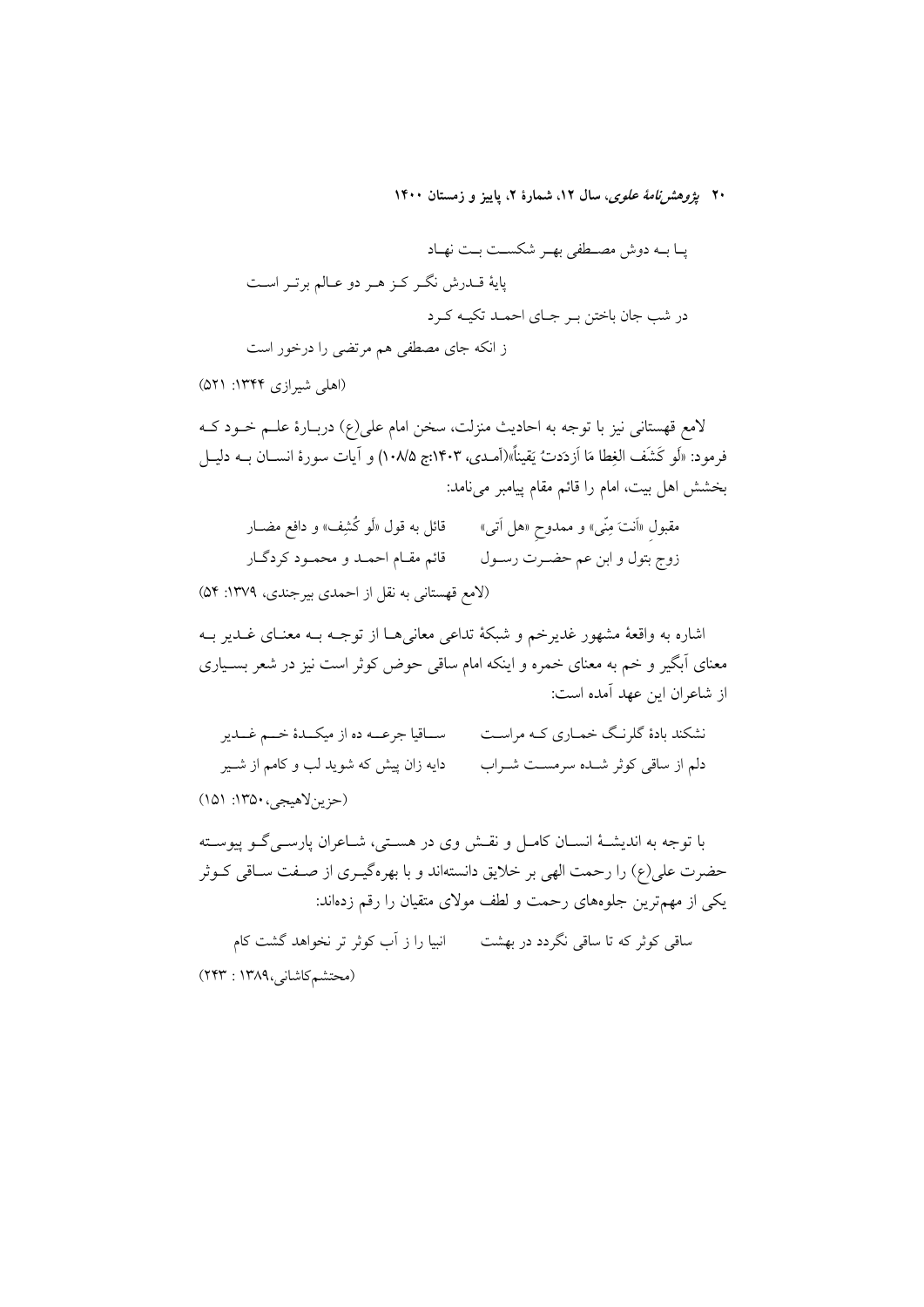و نیز واقعهٔ بخشیدن انگشتر در نمــاز بــه ســائل کــه در شــأن آن آیــهٔ ولایــت بــر پیــامبر نازل شد: «أنَّما وليكُمُ اللهَ وَ رَسُولُهُ والَّذينَ يقيمُونَ الصَّلاةَ وَ يؤتُونَ الزَّكاةَ وَ هُـم راكعُـونَ» (مائــده: ۵۵) که محتشمکاشانی در مدیحهای آن را آورده است(۱۳۸۹ : ۴۰۱)

۵.۳.۲.۴ زهد و دین داری

امام علي (ع) در زهد و عبادت، دينـداري و راز و نبــاز بــا خداونــد نيــز همچــون ســاير ويژگـيهـاي خـود، منحصـربه فـرد و يگانــه بودنــد. القــابي چــون أزْهَــدُ الزّاهِــدين يعنـي بىرغبترين فرد به دنيا، امــام المتقــين، شــجرهٔالتقوا، و أورع المبــين بــه معنــي زاهــدترين و روشنگر فضائل و کمالات هم به دلیل زهـد و پارسـایی و تقـوای بـی;ظیـر امـام بــه ایشــان داده شد.

سیرت امام(ع)در زندگی بر همگان ثابت کرد که کلام او با گفتارش همســویی کامــل دارد. او در طول عمر شصت و سه سالهٔ خود اثبـات كـرد كـه دنيـاي دون ارزش داشـتن را نـدارد، صفتی که دوست و دشمن بدان اعتراف دارند چنانکه از عمربن عبدالعزیز روایت شده است ک گفت: «زاهدترين مردم دنيا على بن ابي طالب بود»(العقاد، بـي تــا: ٨۴) امــام علــي در خطبـهٔ ٣ *نهج البلاغه* نیـز مـی گویـد: اگـر بـه سـویم نمـی شـتافتند مـی دیدیـد کـه دنیـای شــما را بــه چیزی نمیشمارم و حکومت را به اندازهٔ عطسهٔ بزی ارزش نمیگذارم(۱۳۷۹: ۱۲).

از همین روست که زهد، ورع و دینداری امام علی(ع) بازتاب بسیار گستردهای در شـعر علــوي دورهٔ صــفويه يافتــه اســت و مــثلاً محتشــم كاشــاني در وصــف دينــداري و زهــد امام مے گو بد:

| وز تقدّس در صلات قدسیان نعمالامـام  | از تقـــدّم در امـــور مؤمنـــان نعـــم لاميـــر |
|-------------------------------------|--------------------------------------------------|
| دست طاعت را به دامان قبولش اعتصــام | پشت عصیان را به دیوار عطایش اعتماد               |
|                                     |                                                  |

(محتشم كاشانى،١٣٨٩: ٢٢٣)

عرفي شيرازي نيز در قصيده ترجمهٔ الشوق مي گويد: (عرفی شیرازی،۱۳۶۹: ۳۷)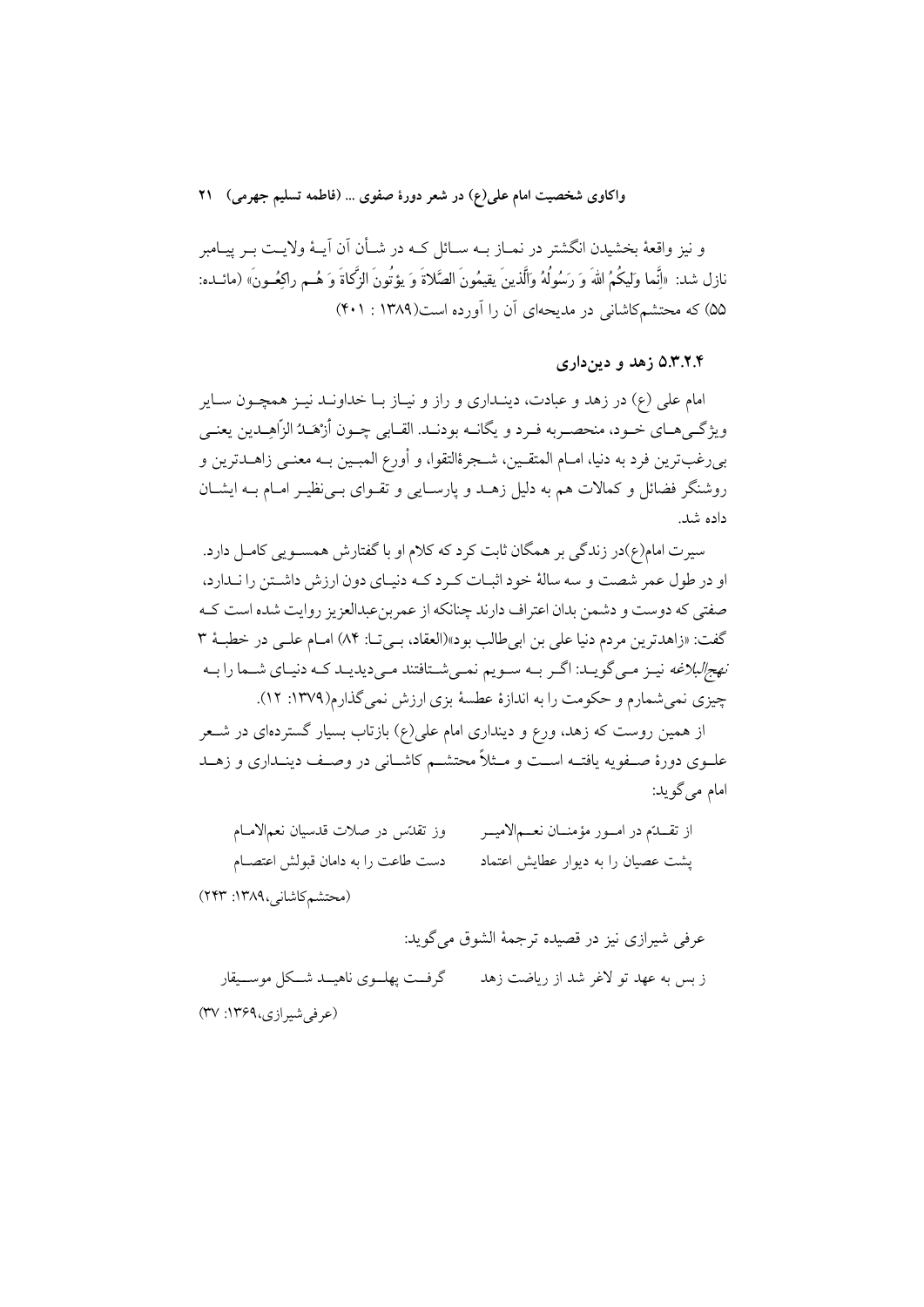۲۲ پژ*وهشرنامهٔ علوی*، سال ۱۲، شمارهٔ ۲، پاییز و زمستان ۱۴۰۰

حزين لاهيجي با اغراقي شاعرانه، گرد دامـان پارسـايي امـام را باعـث پرانـدن مسـتي از چشم نرگس عبھر میںداند:

> مستی از چشم عبهر اندازد گـــرد دامــــان پارســــايي او

(حزينلاهيجي، ١٣٥٠: ١۴١)

همچنین شاعران این دوره با بیانی شاعرانه اشـاره مـی کننــد حضـرت علـی(ع) در تمــام عرصههای زندگی، مظهر کمال عبودیّت الهی است تــا اَنجــا کــه بــرای شــکوه از دردهــای خويش و راز و نياز و مناجـات بــا حضــرت حــق و پنهــانســاختن آن، شــب و دل چــاه را بر گزیده است.

۶.۳.۲.۴ امامت و ولايت

طبـــق روايـــات، اساســـي تــرين شـــرط توحيــد، امامــت و ولايــت ائمـــه ولايــت امامـــان معصوم است، مخصوصاً اميرمؤمنان است. چنانكه در حديث سلسلهٔ الذهب و دههـا حــديث دیگر به اَن تصریح شده است که کلمهٔ توحید، دژ نفوذناپــذیر الهــی اســت، بــه شــرطی کــه ولايت و امامت امامان در كنار آن باشد.

امامت و ولایت حضرت علی(ع) در اسلام به شیوههای مختلف اثبات شده که مهم ترین اّن نزول اَيهٔ اکمال دين و بيان صريح پيامبر در واقعــهٔ غــدير اســت. نــزول اَيــهٔ اکمــال ديــن (مائده: ٣) در غدیر، اهمیت و عظمت نصب امامت را می رساند کـه در تکمیـل دیـن الهـی، نقطهای برجسته به شمار است. با اینکه این واقعه، یکی از وقایع مهم تاریخی اسلام است و أيات اكمـال ديـن ميـان جمـع كثيـري از مسـلمانان نـازل شـد و اعــلان امامـت از طـرف رسـولخـدا(ص) پـس از اقرارگـرفتن از مـردم صـورت گرفـت و اكثـر راويـان غـدير از مردم بودند؛ اما عدمای دربارهٔ آیات مربوط به فضائل و مناقب علی(ع) به حاشیه رفتند.

با توجه به رسمیشدن مذهب شیعه در ایران، شاعران مجـال یافتنـد بـرای نخسـتین بـار عقايد مـذهب شـيعه را بــه صـورت روشــن بيــان كننــد. آنــان بــراي نشــاندادن شايســتگي امام علی(ع) به سیرهٔ آن امام در یاری پیامبر در جنگها و لیلهٔ المبیت، کاتـب وحـی بــودن و ملازمت و نسبت خانوادگی با پیامبر استناد کردند و با دفاع از واقعهٔ غدیر، بـرای عیــد غــدیر نيز مانند اعياد قربان، فطر و بعثت، قصايد مدحى أفريدند. مثلاً واعظ قزويني ساقىنامهٔ خــود را به نام ساقی کوثر امام علی(ع) کند: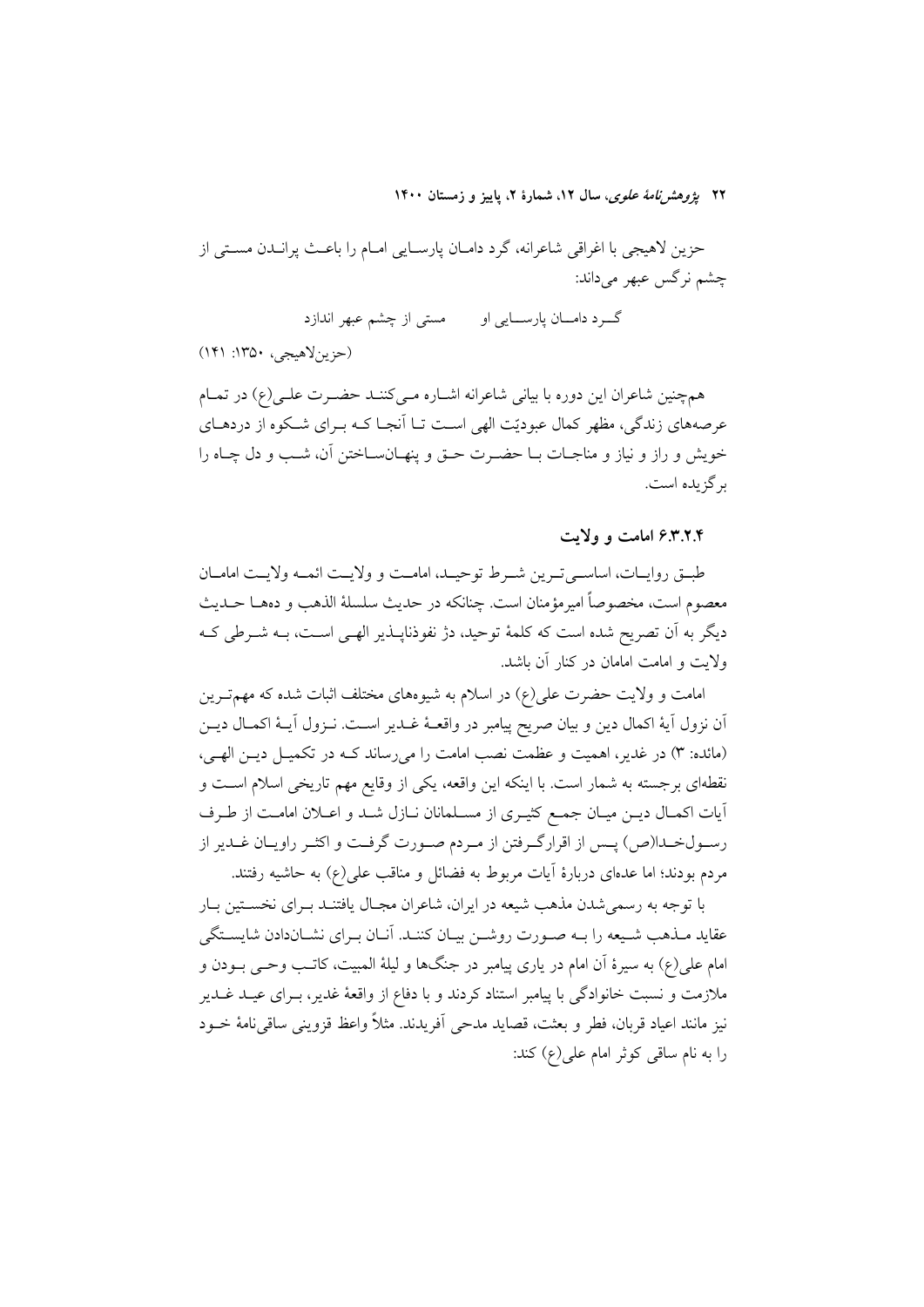ولاي علــي ولــي خواســـتم از این می که مجلس برآراسـتم مبارک چو ہر عید، عید غــدیر تو را باد يا ربّ بــه حــيّ قــدير

(شرفجهان قزويني، ١٣٨٣: ٢٤٨)

شاعران این دوره همچنین اشاره می کنند که حضرت علی(ع) علاوه بر اطاعـت کامـل از نبي مکرم اسلام همواره از سر ايشار و فـداکاري در خـدمت پسـرعم خـود بودنـد؛ چــه در عرصههای بحرانی قبل از هجرت نظیر: خوابیدن در بستر نبی اسلام در شب هجـرت ایشــان و چه در عرصههای جهادی نظیر جنگ خندق، بدر و احد که از جنگهـای سرنوشــتســاز مسلمانان بود. هنگامی که بر اثر نافرمانی سپاه جبهه اسلام شکست خـورد و عـدهای پـا بــه فرار گذاشتند، تنها علی(ع)بود کـه بـا عـدهای انـدک و گـاه بـه تنهـایی حـافظ جـان رسول خدا(ص) بودند. همچنین کلام رسولخدا در جنگ خندق دربارهٔ مـولای متقیـان کـه فرمود «ضربهٔ علی(ع) در جنگ خندق بالاتر از عبادت دوعـالم اسـت»(مفیـد، ۱۴۰۳: ۵۷۹). این حدیث علاوه بر تعریف جایگاه ولایی امام، نشانگر مراتب احتـرام و محبـت پیـامبر بــه امام علی(ع) نیز است. جنگی که به تعبیر روایات تمامی کفر بـا تمـامی ایمـان روبـهرو شـد. واقعهٔ لیلهٔالمبیت نیز به باور شاعران این دوره دلیل دیگری بـرای شایسـتگی خلافـت بـرای امام(ع) است؛ زیـرا آن هنگـام کـه قریشـیان بـرای جـان پیـامبر توطئـه کـرده بودنـد تنهـا امام علي(ع) بود كه خطرها را بـه جـان خريـد و بـراي نجـات جـان رسـول خـدا(ص) در بسترش أرميد.

از این روست که شاعر بزرگ آیینی این دوره، محتشمکاشانی بهصـراحت، بــه امامــت و ولايت اميرالمؤمنين على(ع) از سوى پيامبر اشاره مى كند و او را نايب و جانشين پيامبر طبــق نص" قر اَن مي خواند:

مقتــــداي اولــــين و پيشــــواي آخـــــرين الســــلام اي نايـــب پيغمبـــر أخـــر زمـــان مصطفى را جانشين از نـصٌ قـرآن مبـين ملک دین را پادشاه از نصب سلطان رسل (محتشم كاشانى،١٣٨٩ : ٣٩٥)

همچنین حدیث منزلت که پیامبر دربارهٔ امام علی(ع) فرمود: «هذا علمی بن ابی طالب لحمـه لحمي و دمه دمي، فهو مِنِّي بمَنزلة هارون من موسى الَّا انَّه لانبي بعدي(صــدوق،١٣۶٩: ٣٣٢)كــه با توجه به این حدیث شاعران عهد صفوی اشعار بسیاری سرودهاند: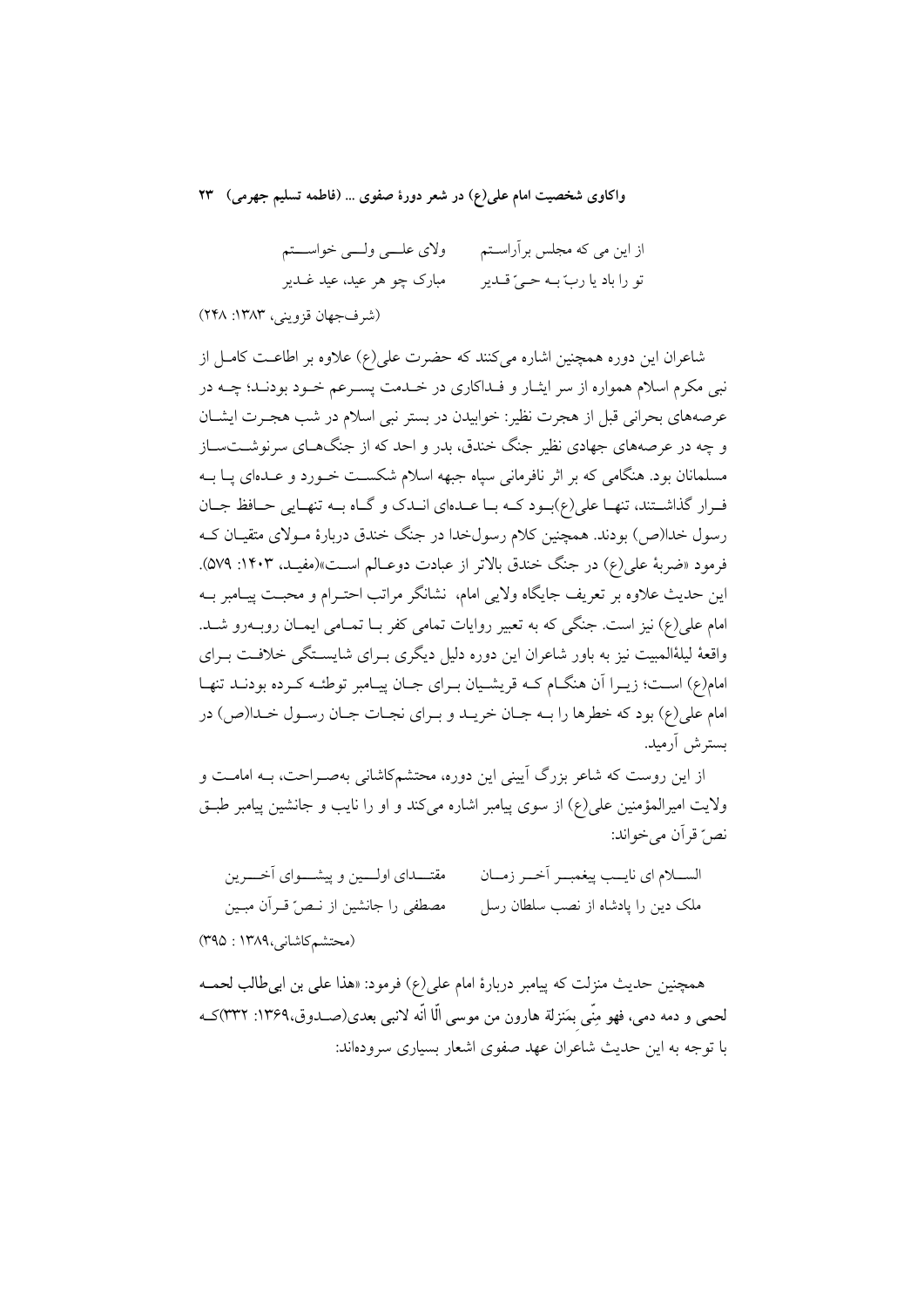۲۴ پژ*وهشرنامهٔ علوی*، سال ۱۲، شمارهٔ ۲، پاییز و زمستان ۱۴۰۰

كـه سـر از جيـب محمــد، علــي بــرآورده فسراز منبسر يسومالغسدير ايسن رمسز اسست كـــه بـــــر لســــــان مبـــــارك ييمبـــــر أورده حديث «لحمک، لحمي» بيان اين معنى اسـت (نظیری نیشابوری، ۱۳۴۰: ۴۹۲)

اهلی شیرازی نیز به امام علی(ع) القابی چون شاه ولایت و شاهنشاه بحر لافتی می دهـد و با اشاره به نسبت به وي با پيامبر مي گويد:

آن شهنشاهی که بحر لافتی را گوهر است شحنهٔ دشت نجف شاه ولایت حیدر اسـت که این آب حیات از چشمهسار دیگر است ذات پاک مرتضی را با کسـی نسـبت مکــن (اهلی شیرازی ۱۳۴۴: ۵۲۰)

۷.۳.۲.۴ شفاعت و توسل

توسل و شفاعت از دیگر مختصات شـعر علـوی در عهـد صـفوی اسـت کـه تقریبـاً در تمامی این اشعار به آن توجه می شود و برخی شـاعران در توسـل خــود، قصـاید مطـنطن و سنگینی در مدح امـام علـی(ع) پرداختـهانـد. البتـه توسـل و شـفاعت هـر دو از مناسـک و معتقدات مسلمانان بهویژه شیعیان به حساب می آیند؛ اما در مدایح علوی این عصـر در میـان شعر شعرای سنیمذهب نیـز موضـوع توسـل دیـده مـیشـود. از ایـن رو مـیتـوان گفـت برجستهترین بُعد مدایح رضوی در شعر عهد صفوی، موضوع شفاعت و توسل است.

شفاعتخواهی و اظهار حاجت حتی در بُعد خواستههای دنیـوی از دیگـر ویژگـی هـای مدایح علوی در عهد صفوی اسـت و تقریبـاً در شـعر تمـام شـاعرانی کـه مـدایح و مناقـب مذهبي دارند، ديده مي شود:

بندهٔ اهل بیت شد، اهلی از آن همیشه است روی نیاز بر زمین، دست امیله بر دعا... (اهلی شیرازی ۱۳۴۴: ۴۲۲)

حتی دانشمندی چون شیخ بهایی نیز در میان قصیدهای در مدح امـام علــی(ع) از ایشــان درخواست عفو و مغفرت نزد خداوند و شفاعت در روز حشر دارد:

در حشر به فرياد بهايي برس از لطف مسكز عمر نشد حاصل او غير خسـارت (شيخ بهايي، ١٣٨٩: ۶٠)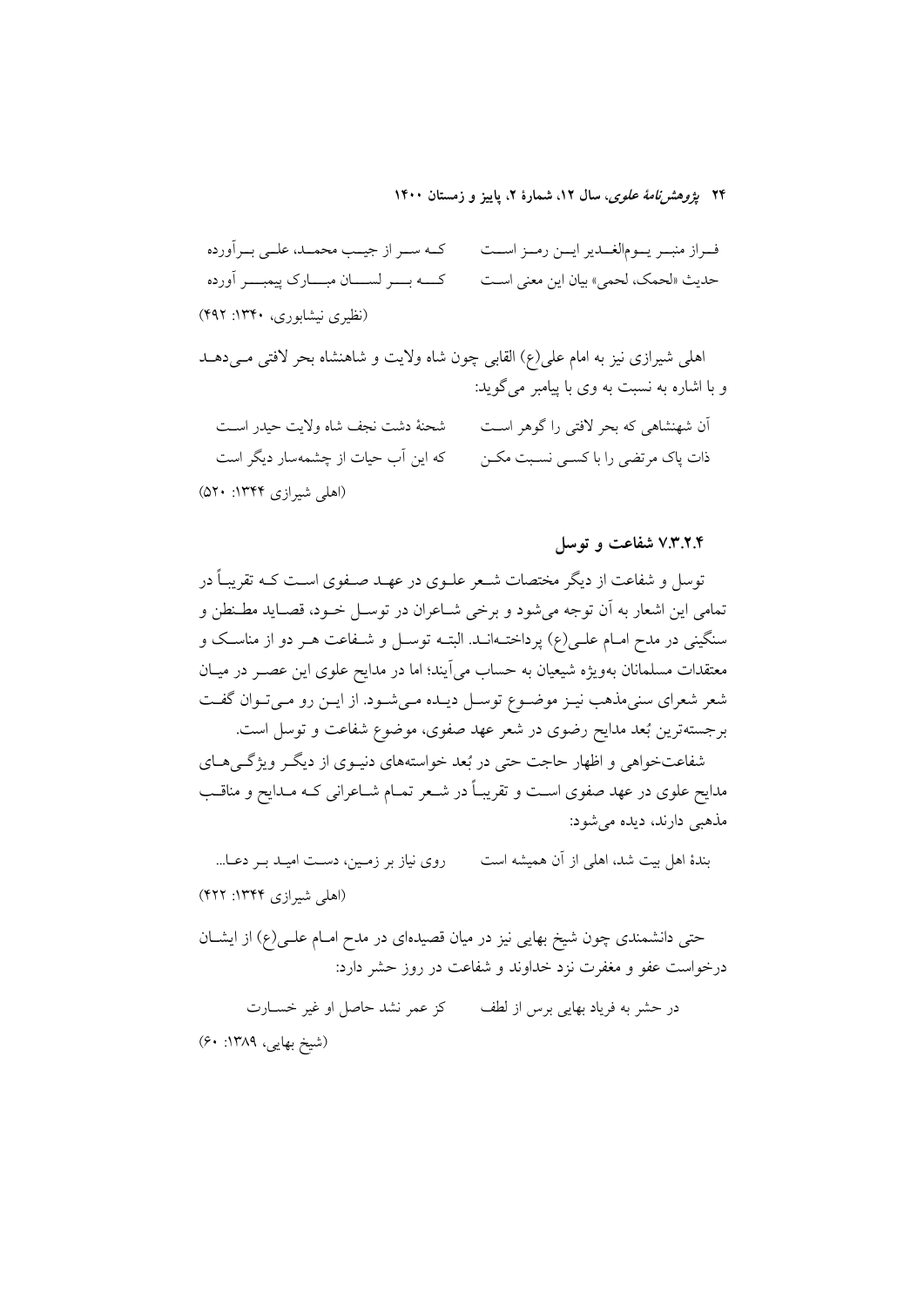در بحث شفاعت نگرش شاعران دورهٔ صفوی برداشت عامیانــه و قرائــت خــامی از ایــن باور شیعی است و می پندارنـد کـه امـام علـی(ع) ذی نفـوذ در دسـتگاه خداونـدی اسـت و می تواند ارادهٔ خداوند تغییر و قانون الهی را نقض کند و با کسب خشنودی امام می توان بـه شفاعت وي دست يافت و گناهان را تبديل به ثواب كرد. چنانكه طغراي مشـهدي مـي گويــد اگر امام علی(ع) در حشر کافران را شفاعت کنـد، جحـیم و اَتـش تبـدیل بـه جنـان و گـل ارغوان خواهد شد(تاليور، ١٢٨٢: ٢٠٣).

۰.۳.۲.۴ تجلیل زیارت و زائران مرقد امام علمی(ع)

یکی دیگر از نکات که اگرچه کنش رفتاری مـردم اسـت، امـا بیـانگر تعظـیم مـردم بـه شخصیت امام علی(ع) است، تجلیل زیارت و زائران مرقد امام علی(ع) است. بـرای زیـارت حرم علوی و زائران آن فضایل بسیاری از ائمه نقل شده است که در آنها گفته شده زیـارت امیرمؤمنان زمینهٔ بهرهمنـدی از رحمـت الهـی را فـراهم مـی اَورد(سیدرضـی، ۱۴۰۶ق: ۴۰). ازجمله دو حدیث از امام صادق(ع) که در یکی فضیلت و ثواب زائـر حـرم علــوی را ثبـت صدهزار حسنه و برأوردن شدن يكصد هزار حاجت، پاكشدن يكصد هزار گناه بيان مىكنـد و در حدیث دیگری میفرماید: «کسی که امیرمؤمنان (ع) را با پای پیاده زیارت کند، خداونـد براي هر قدمي يک حج و يک عمره بنويسد؛ پـس اگـر بـا پـاي پيـاده هـم بـازگردد، بـراي هر قدمي دو حج و دو عمره خواهد نوشت»(مجلسي، ۱۴۰۳:ج ۲۶۰/۱۰۰).

یکی از ویژگیهای اصلی شعر علوی در این دوره، نگاه عارفانه و فرامادی بـه صـحن و بارگاه امام علی(ع) است. شاعر امام علـی(ع) را را فرمـانروی افلاکیـان مـیدانـد و عظمـت أسمان، زمین و کائنات در برابر گنبد و حـرم، ایــوان و بــهطــور کلــی ســاحت آن حضــرت ناچیز می بیند. این نوع دیدگاه به ویژه در قصاید عرفی شیرازی دیده می شود.

شاعران عهد صفوي با اين نوع نگاه، گاهي به بيـان احاديـث نقــل شــده دربــارهٔ فضــيلت زيارت امام(ع) مي پردازند:

چون خاک کعبه آب رخ هفت کشور است ارض مقــــدّس نجـــف از طِيـــب خُلـــق او (فغانی، ۱۳۵۳ : ۲۱)

شیخ بهایی با توجه به احادیث منقول دربارهٔ شرافت بارگاه امـام علـی(ع) بــه مــدح ایــن بارگاه می پردازد و آن را محل رفتوآمد فرشتگان میداند و می گوید این جایگاه به انــدازهای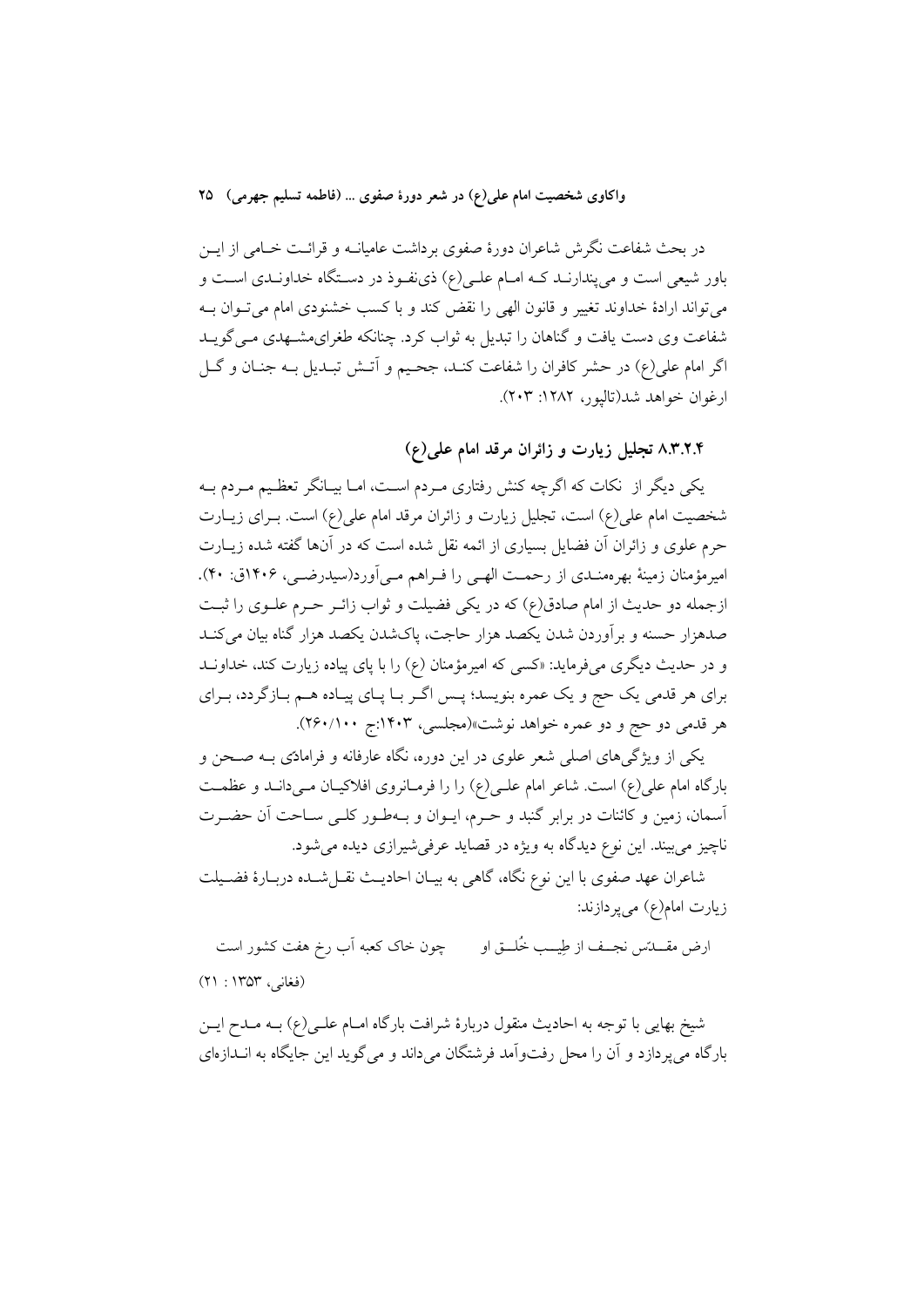۲۶ ی*ژوهشرنامهٔ علوی*، سال ۱۲، شمارهٔ ۲، پاییز و زمستان ۱۴۰۰

باشکوه و پرابهت است که فرشتگان از فرط مهابت با یکدیگر با زبان اشاره سخن می گوینـد و گـرد خــاک قــدمهــاي زائــران از فــرط شــرف حتــي فــرق شــاهي چــون فريــدون را حقير مي|نگارد:

در تأديهٔ مدح تو خــم پشــت عبــارت ای خاک درت سرمهٔ اربـاب بصــارت گـرد قـدم زايـرت از غايـت رفعـت بر فرق فريـدون ننشـيند ز حقـارت گویند به هم مطلب خود را به اشـارت در روضهٔ تو خیــل ملایــک ز مهابــت در چشمهٔ خورشید کند غسل زیبارت هر صبح که روح|لقدس آید به طــواف

(شیخ بھایی، ۱۳۸۹: ۶۰)

محتشم، بارگاه و وجود مبارک امام علی(ع) را به منزلهٔ مرواریــدی مــی بینــد کــه گــردون صدف أن است(محتشمكاشاني،١٣٨٩ : ۴٠۴). حتى برخمي شـاعران ايـن عهـد مـدتي مقـيم نجف\شرف بودهاند یا مثل دانش مشهدی در اشعار خــود اشــتیاق بــه مجــاورت در حــرم آن حضرت را ذکر کردهاند(دانش مشهدی، ۱۳۷۸: ۲۶).

## ۵. نتيجه گيري

فیلیپ هامون الگویی برای تحلیل شخصیتهای ادبی بر مبنای چهار اصل انـواع شخصـیت، دال، مدلول و سطوح شخصیت ارائه داده که از آن برای تشریح شخصـیتهـای مختلـف در آثار ادبی می توان بھرہ برد. از مصادیق ایــن الگــو تحلیــل شخصــیت امــام علــی(ع) در شــعر دورهٔ صفوی است.

ویژگی های فردی، اخلاقی و اجتماعی حضرت علـی(ع)، پـرورش او در دامـان ييامبراكرم(ص)، تولد در كعبه، همسر حضرت فاطمه(س) و جد ائمه بودن و… أن حضـرت را در اندیشهٔ ایرانیان به مرتبهٔ قهرمانی بی مثال رسانده است به گونهای که بسیاری از شــاعران آن حضرت را نمونهٔ انسان کامل و قهرمان دینی خود شمردهاند.

در بخش انوع شخصیت، امام علی(ع) به عنوان شخصیتی مرجعی از نوع دینی و مــذهبی در شعر این دوره مطرح شده و در بعد دال به ذکـر نـام، نسـب و القـاب علـوی، ولادت در كعبـه و تلمـيح بـه سـيره و تضـمين احاديـث و روايـات دربـارهٔ امـام علـي(ع) در شـعر دورهٔ صفوی توجه شده است. در بعد مـدلول در ایــن اشــعار، ذکـر مکــارم و ویژگــیهــای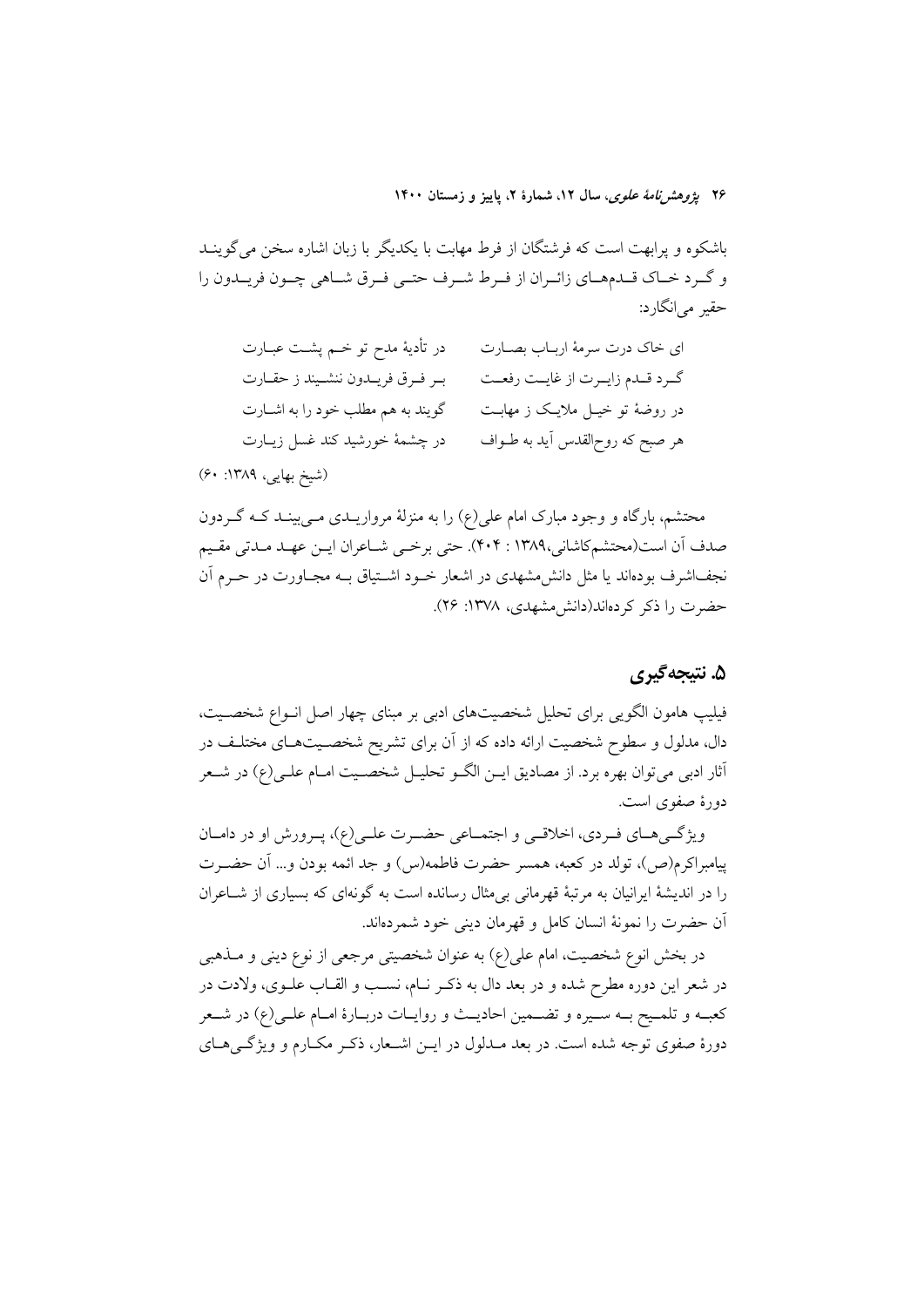شخصيتي امام علي(ع) مثل: شجاعت، علم، ولايت، سخاوت، عــدل، مهربــاني و...، پرداختــه شده است. در بعد تحلیل شخصیت نیز به ویژگرهای چون: شـفاعت و توسـل، تـولا، تبـرا، فضایل زیارت و زائران حرم علوی، شرافت و تقدس مرقد و حرم علوی، امامت و ولایت امام علي(ع) توجه شده است.

### كتابنامه

قرأن كريم، ترجمهٔ محمدمهدي فولادوند، تهران: اسوه. *نهج|لبلاغه(*۱۳۷۹)، ترجمه محمد بهشتی، چ هشتم، تهران: تابان؛ شهریور. آقابزرگ طهراني، محمدمحسن.(۱۳۱۳)، *الذريعه الي تصانيف الشيعه*، ۲۶ جلد، نجف: مطبعه الغري. آمـدي تميمـي، عبدالواحـد.(١۴١٠ق)، *غـرر الحكـم و درر الكلـم*، بــه تصـحيح مهـدي رجـايي، قم: دارالكتاب اسلاميه. احمدیبیرجندی، احمد.(۱۳۶۵)، *مناقب علوی در شعر فارسی*، آستان قــدس رضــوی، مشــهد: بنیــاد پژوهشهای اسلامی. اسداللهي، خـدابخش؛ فتحـي، زهـرا.(١۴٠٠)، «بينامتنيـت در سـيماي علـي(ع) در شـعر سـنايي و ناصر خسرو»، پژوهشنامه علوی، ش ۲۳، صص ۲۳-۳. ابنابي|لحديد، عزّالدين ابيحامد.(١۴٢۵ق)، *شرح نهج|لبلاغه*، بيروت: مؤسسهٔ الاعلمي للمطبوعات. اهلی شیرازی، محمدبن یوسف.(۱۳۴۴)، *کلیات اشعار مولانا اهلی شیرازی*، به کوشش حامـد ربـانی، تهران: سنايي. اسير شهر ســتاني، جـــلالالـــدين بــــن ميـــر زا.(١٣٨٤)، د*يــوان غزليـــات اسير شهر ســـتاني*، مصـــحح غلامحسين شريفي ولداني، تهران: ميراث مكتوب. بابافغانیشیرازی.(۱۳۵۳)، *دیوان اشعار بابافغانی شیرازی*، مصـحح احمـد سـهیلیخوانسـاری، چ دوم، تهران: اقبال. بيدل، عبدالقادر.(۱۳۴۴)، *كليات ابوالمعاني ميرزا عبدالقادر بيــدل*، بــه تصــحيح خالدمحمــد خســته و ديگران، ج۲، كابل: رياست دارالتأليف وزارت علوم افغانستان. بیگزاده، خلیل بمراد مرادی، بایرام؛ نوری، افسانه.(۱۳۹۸)، «بررسی شخصیت علی(ع) در خاوراننامـه بر اساس نظرية فيليب هامون»، دهخدا، دوره ١١، شماره ۴١، صص ۶۹–٩١.

ترکمان، اسکندربیک.(۱۳۳۴)، *عالمآرای عباسی،* به کوشش ایرج افشار، تهران: امیرکبیر.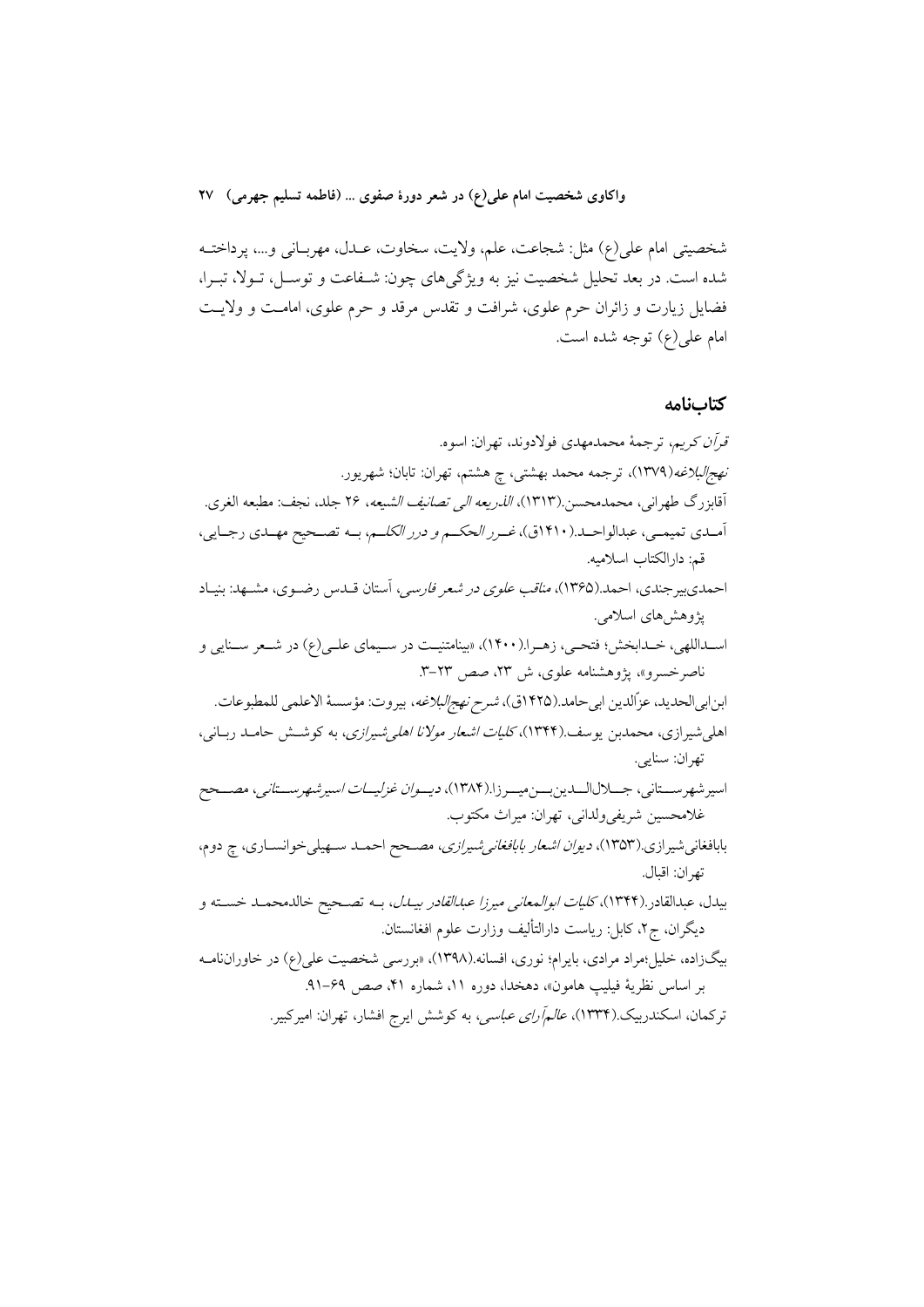۲۸ *پژوهشنامهٔ علوی*، سال ۱۲، شمارهٔ ۲، پاییز و زمستان ۱۴۰۰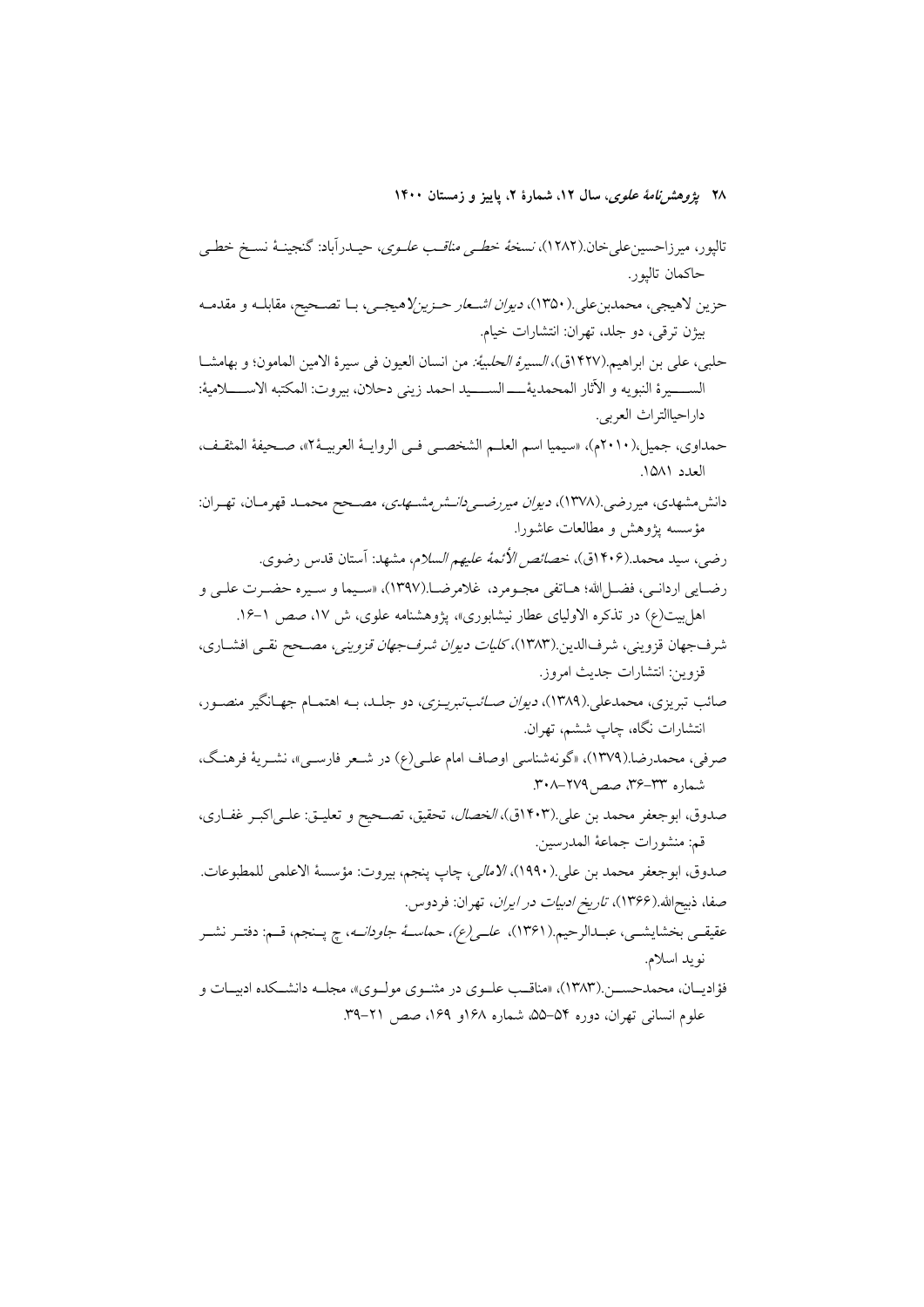طالب آملی، محمـد.(۱۳۴۶)، *کلیـات اشـعار ملـکـالشـعرا طالـب آملـی*، مصـحح طـاهریشـهاب، تهران: انتشارات كتابخانه سنايي. طغیانی، اسحاق (۱۳۸۵)، *تفکر شیعه در شعر دورهٔ صفویه*، تهران: دانشگاه اصفهان؛ فرهنگستان هنر. فيــاض لاهيجــي، عبــدالرزاق.(١٣۶٩). *ديــوان اشــعار فيــاض لاهيجـــي*، بــه اهتمــام و تصــحيح ابوالحسن پروين پريشانزاده، تهران: علمي خرهنگي. فیض کاشانی، محمدمحسن(۱۳۷۱)، *دیوان اشعار علامـه محمدمحسـن فـیض2اشـانی*، بـه کوشـش مصطفى فيضى كاشانى، تهران: اسوه. قزويني، ميرزاعبدالجليل(١٣٣١)، *النقض، مص*حح سيدجلالاالدين محدث، تهران: بيi. كليم كاشـاني(همداني)، ميرزاابوطالـب(١٣٣۶)، *ديـوان كلـيمكاشــاني*، مصــحح ح.پرتــو بيضــائي، تھران: كتابفروشي خيام. مجلسي، محمدباقر.(۱۴۰۳ق)، *بحارالانوار*، جلد بيستم، چ دوم، بيروت: دارالاحياء التراث العربي. محتشمکاشانی، علیبن محمد(۱۳۸۹)، *دیوان اشعار محتشمکاشانی، مص*حح مصـطفی فـیض کاشـانی، تهران: سوره مهر. مسـعودي، علي بن حسـين(١٣٧٤)، *مروج الذه*ب، ٢جلـد، ترجمـه ابوالقاسـم ياينـده، تهـران: علمـي و فرهنگے ِ. مفید، محمدبن محمد.(۱۳۷۶)، *لارشاد*، ترجمه و شرح فارسی محمدباقر ساعدیخراسـانی؛ تصـحیح محمدباقر بهبودي، تهران: اسلاميه. ملاابراهیمی، عزت؛ صیادی نـژاد، روحالله (۱۳۹۳)، ترجمــه، شــرح و تحلیـل علویــات ســیـدحمیری، تهران: دانشگاه تهران، مؤسسه انتشارات. مهر آوران، محمود؛ شاهبلاغی، معصومه.(۱۳۹۷)، «آموزههای علوی در دورهٔ نخست شیعر فارسه »، پژوهشنامه علوی، ش ۱۷، دوره۹، صص ۹۹–۱۲۵. ناصرخسروقبادياني، ابومعين(١٣٨٠)، *ديوان اشعار ناصربـنخسـروقبادياني*، بهاهتمام نصـرالله تقوى؛ مقدمه و شـــــــرح حال حســـــــــن تقىزاده؛ تصـــــــحيح مجتبي مينوي؛ تعليقات علىاكبر دهخدا، تهران: معين. نصبر آبادی، محمــدطاهر .(۱۳۷۹)، *تــانکرهٔ نصبر آبادی*، بــا ویراســتاری احمــد مــدقق پــزدی، پــزد: دانشگاه ىز د. نظیرینیشابوری، محمدحسین.(۱۳۴۰)، *دیوان اشعار نظیرینیشابوری*، مصــحح دکتــر مظــاهرمصــفا، تهران: اميرکبير و زوار. نفيسي، سعيد(١٣٨٩)، *احوال و اشعار فارسي شيخ بهايي*، تهران: اقبال.